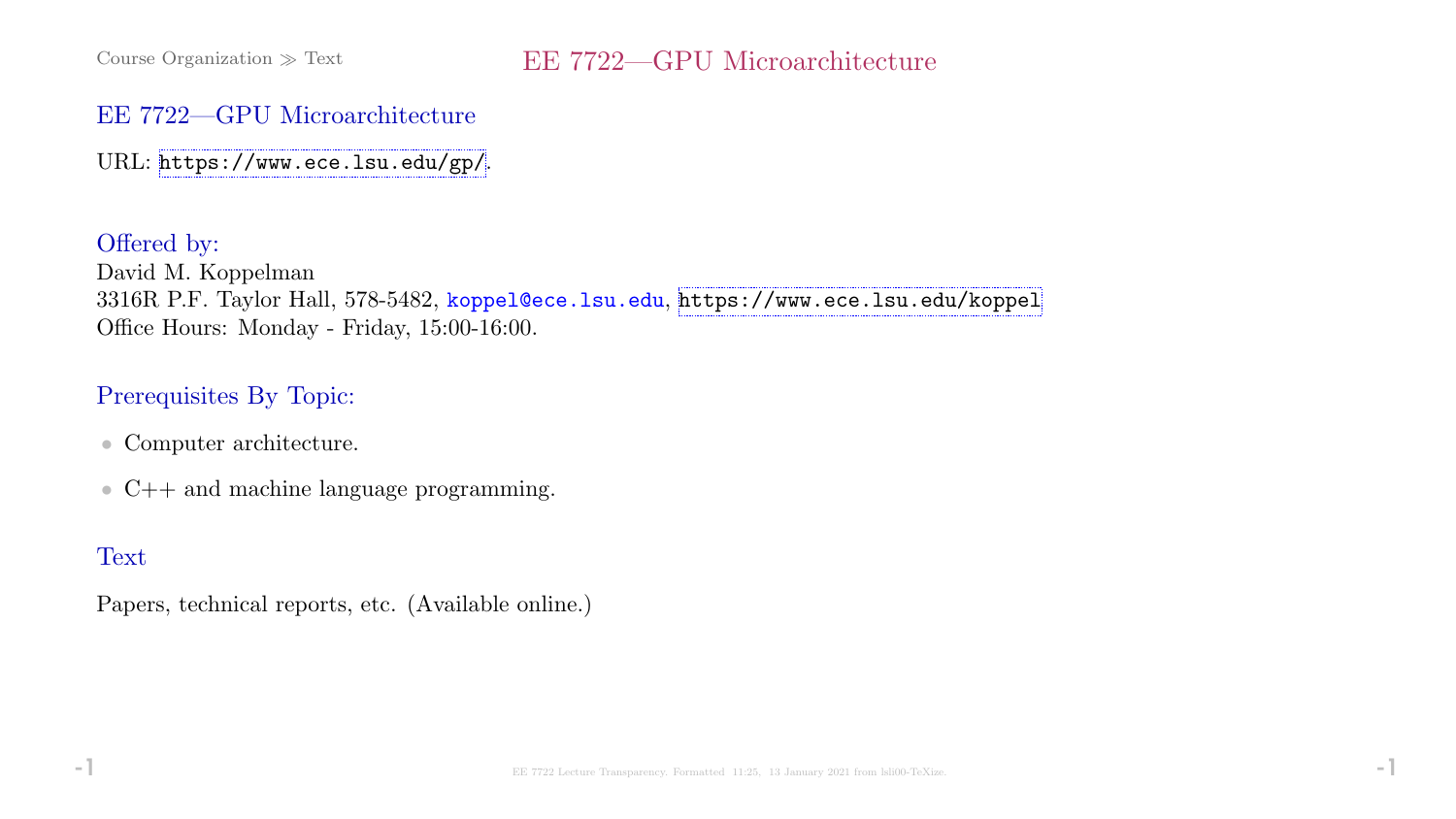Course Organization  $\gg$  Course Objectives

## Course Objectives

- Understand low-level accelerator (for scientific and ML workloads) organizations.
- Be able to fine-tune accelerator codes based on this low-level knowledge.
- $\bullet$  Understand issues and ideas being discussed for the next generation of accelerators  $\ldots$ . . . including tensor processing (machine-learning, inference, training) accelerators.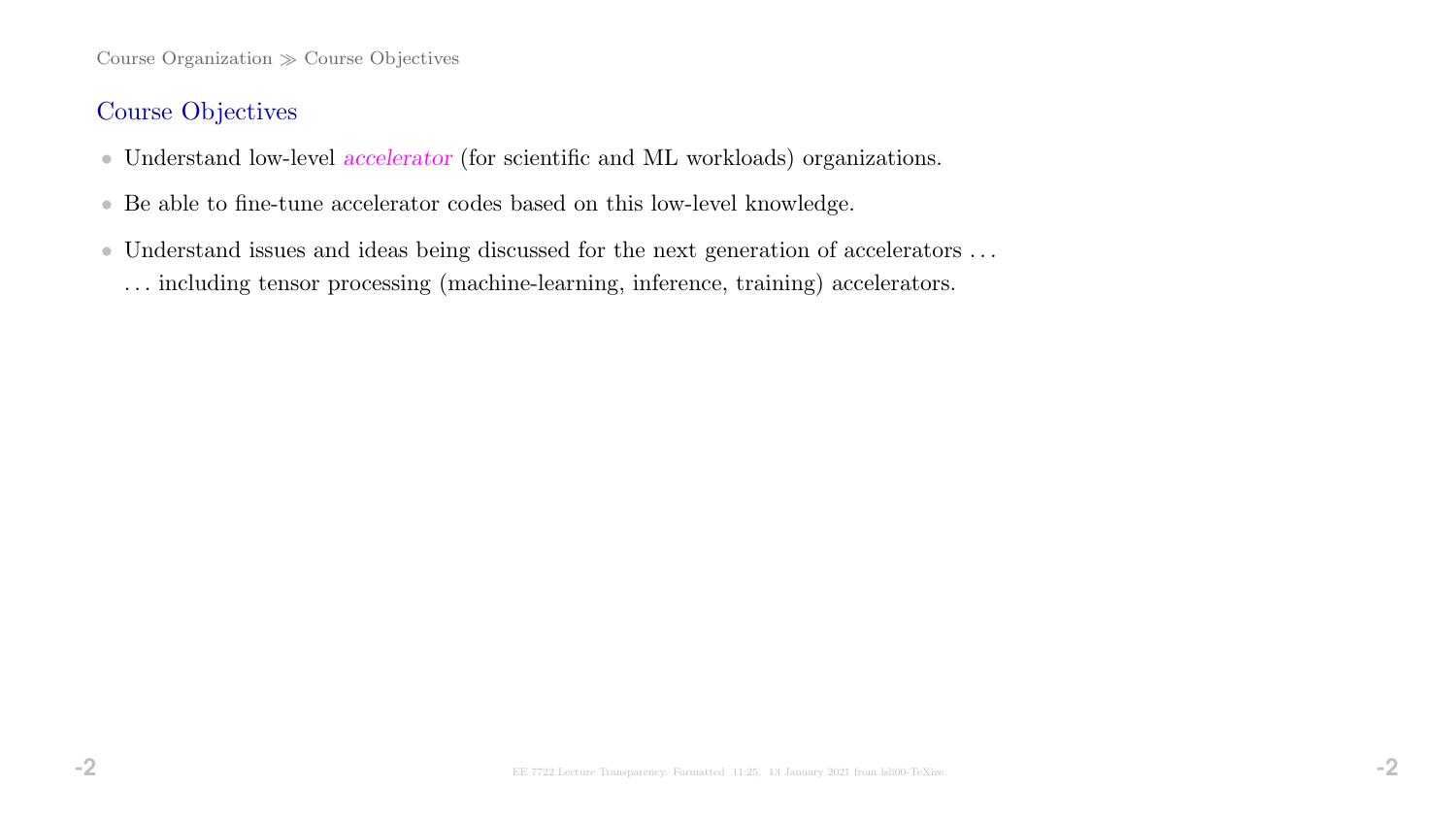Course Organization  $\gg$  Course Topics

## Course Topics

- Performance Limiters (Floating Point, Bandwidth, etc.)
- Parallelism Fundamentals
- Distinction between processor types: CPU, many-core CPU, (many-thread) GPU, FPGA, large spatial processors, large systolic array.
- GPU Architecture and CUDA Programming
- GPU Microarchitecture (Low-Level Organization)
- Tuning based on machine instruction analysis.
- Tensor Processing Units, machine learning accelerators.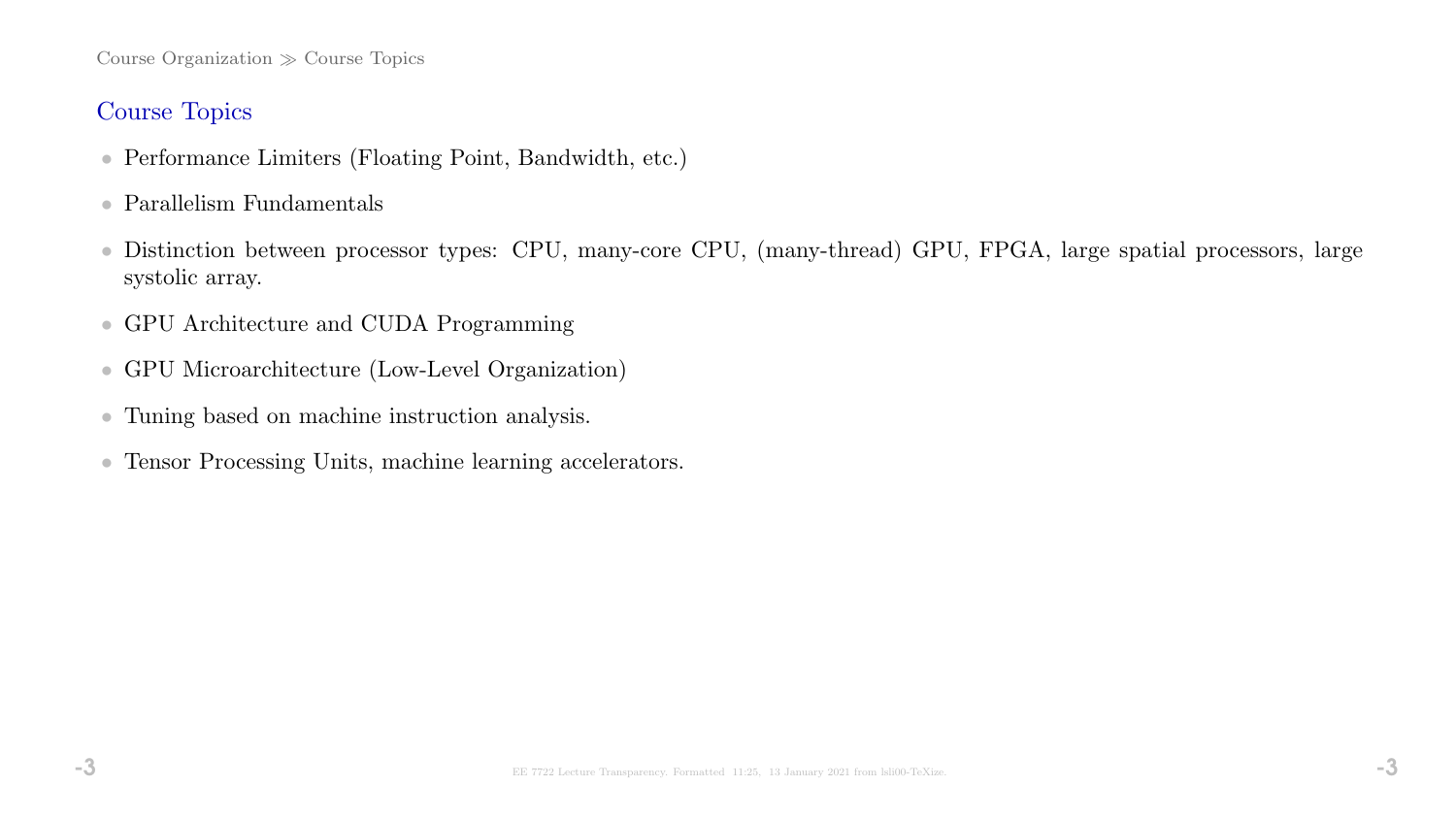Course Organization  $\gg$  Graded Material

Graded Material

Midterm Exam, 35%

Fifty minutes in-class or take-home.

Final Exam, 35%

Two hours in-class or take-home.

Yes, it's cumulative.

Homework, 30%

Written and computer assignments.

Lowest grade or unsubmitted assignment dropped.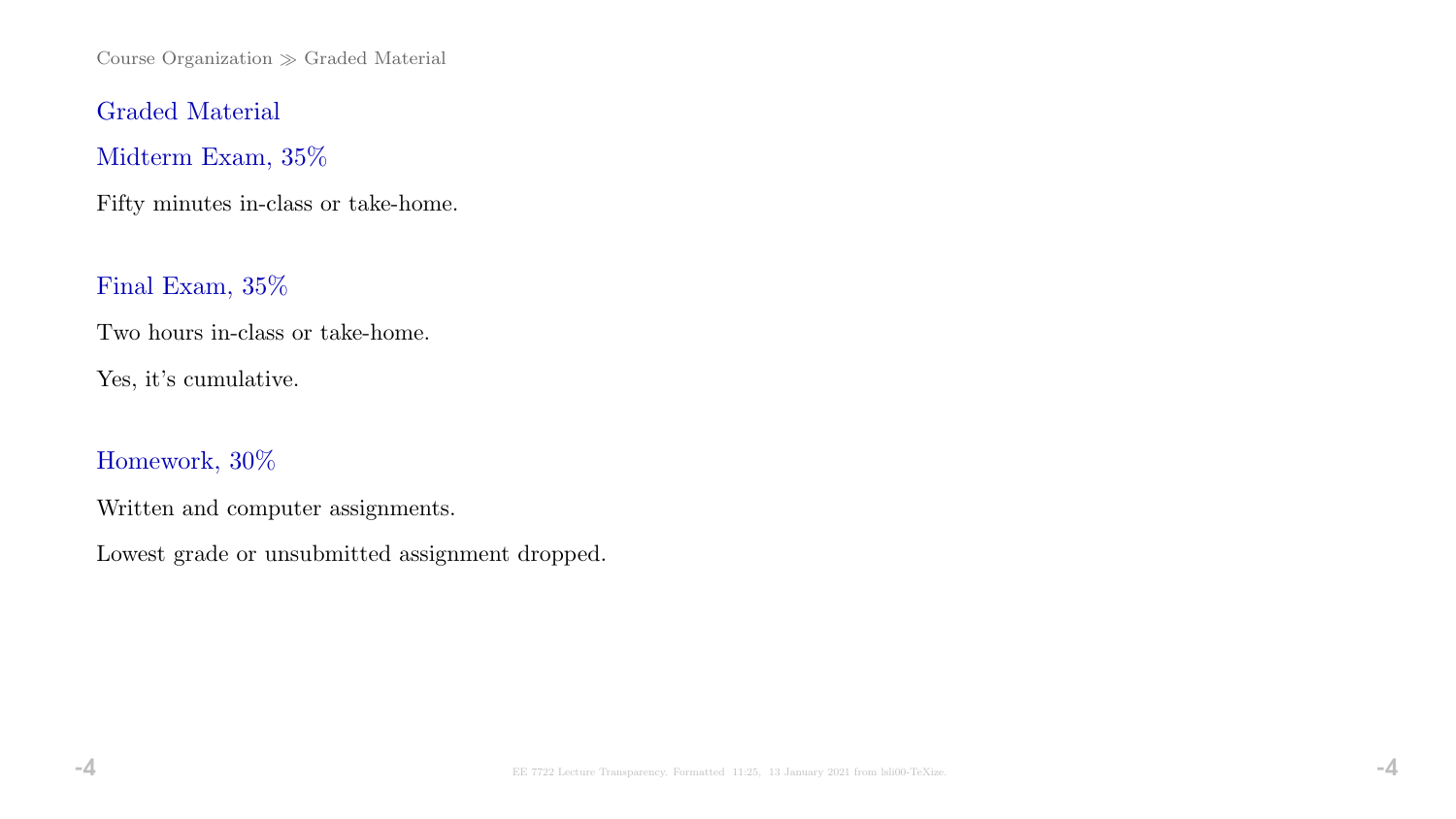Course Organization  $\gg$  Course Usefulness

### Course Usefulness

## Material in Course Needed For:

- Those designing the next generation of accelerator chips.
- Those writing high-performance scientific programs.
- Those writing high-performance machine-learning engines.
- Those writing high-performance graphics programs.
- Those interested in future computer architectures.
- Compiler writers.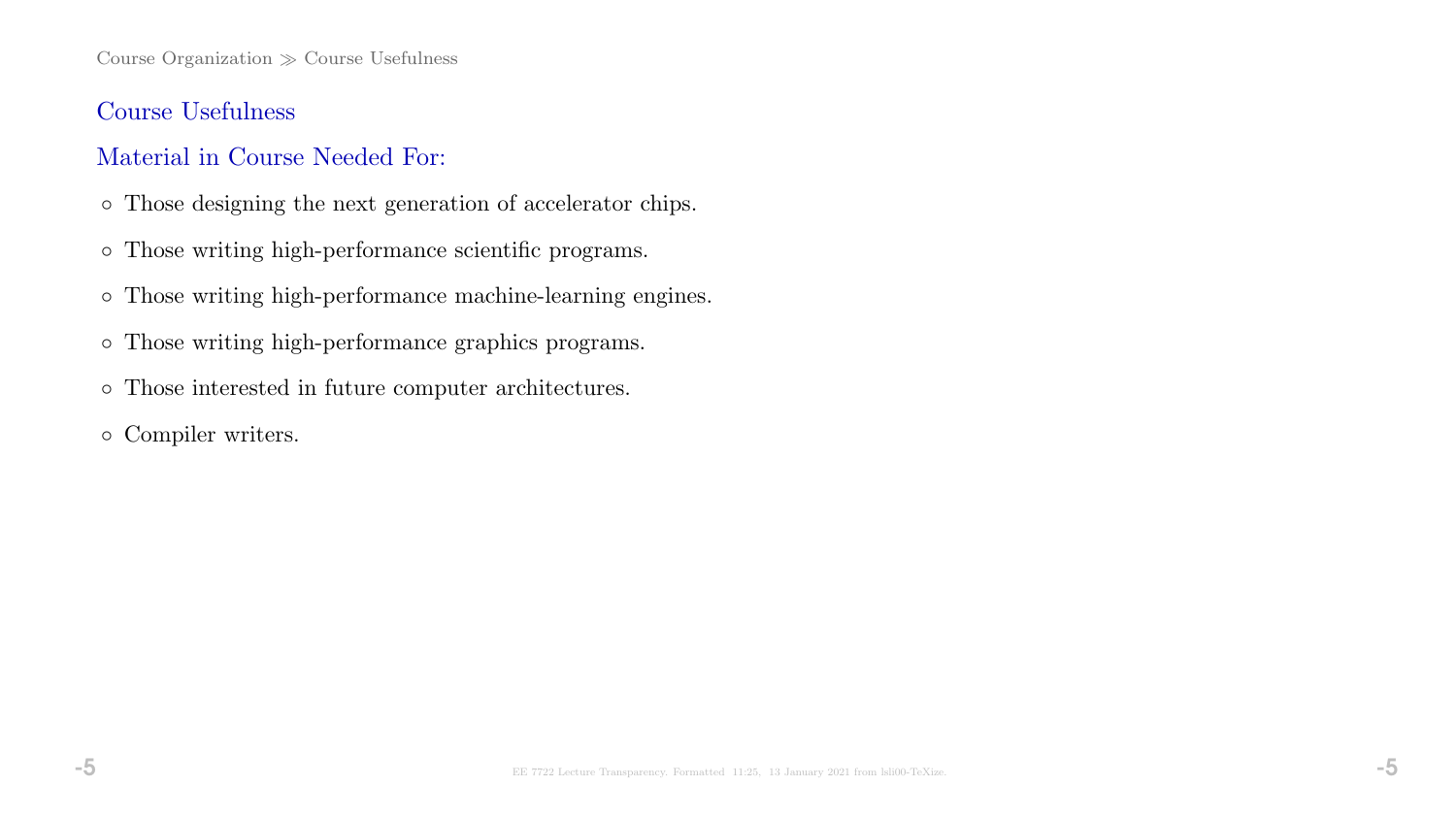Course Organization  $\gg$  Course Resources

### Course Resources

- Slides and other material via <https://www.ece.lsu.edu/gp/>
- Code examples in git repository git://dmk.ece.lsu.edu/gp
- Web site also has homework assignments, exams, grades, and other material.
- Announcements are on course home page and available as a Web (RSS) Feed.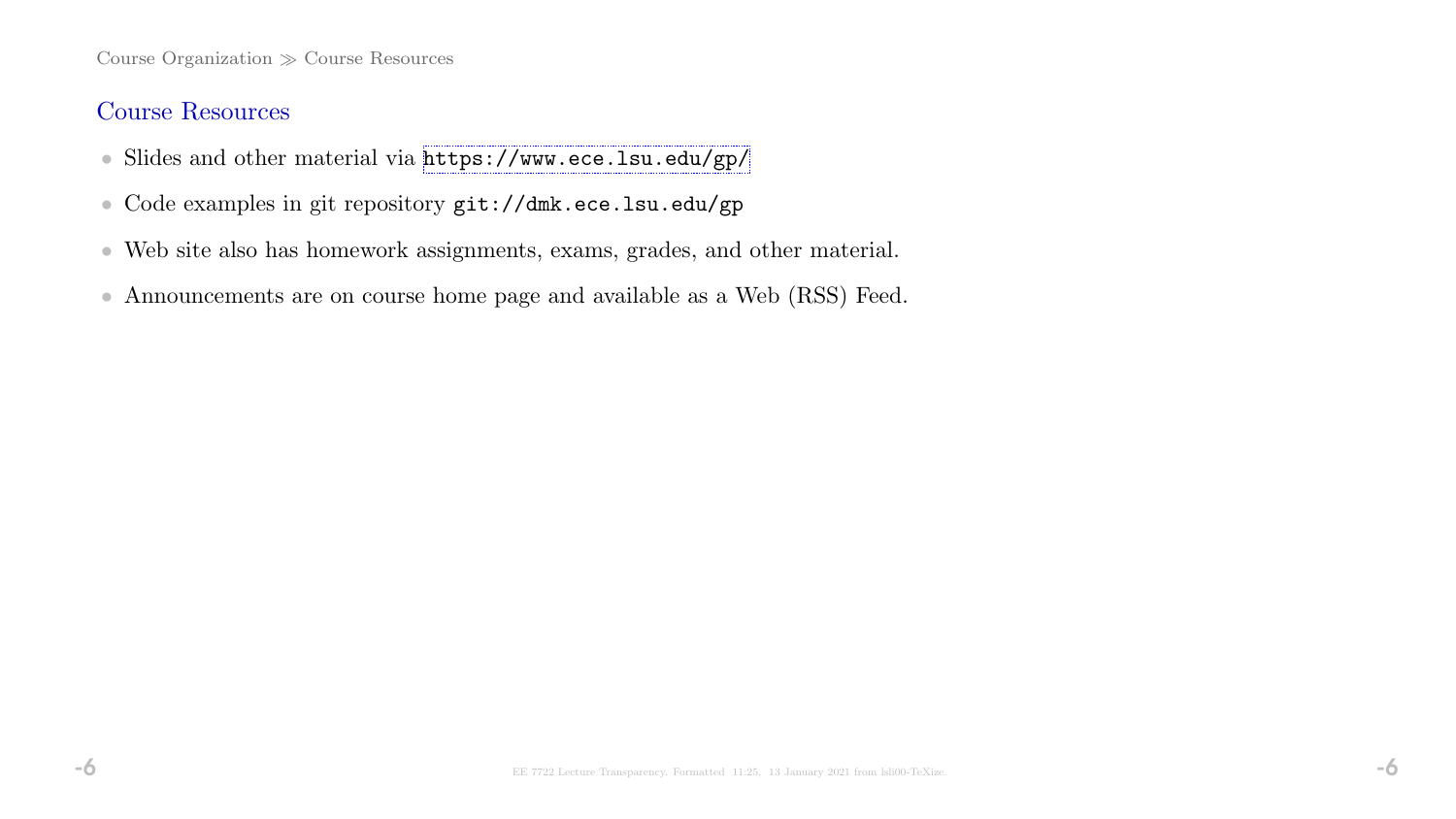${\rm Accelerators} \gg {\rm Definition}$ 

#### Accelerator:

A specialized processor designed to work alongside a general-purpose processor (CPU).

Work is split between the different devices . . .

. . . each does what it's best at.

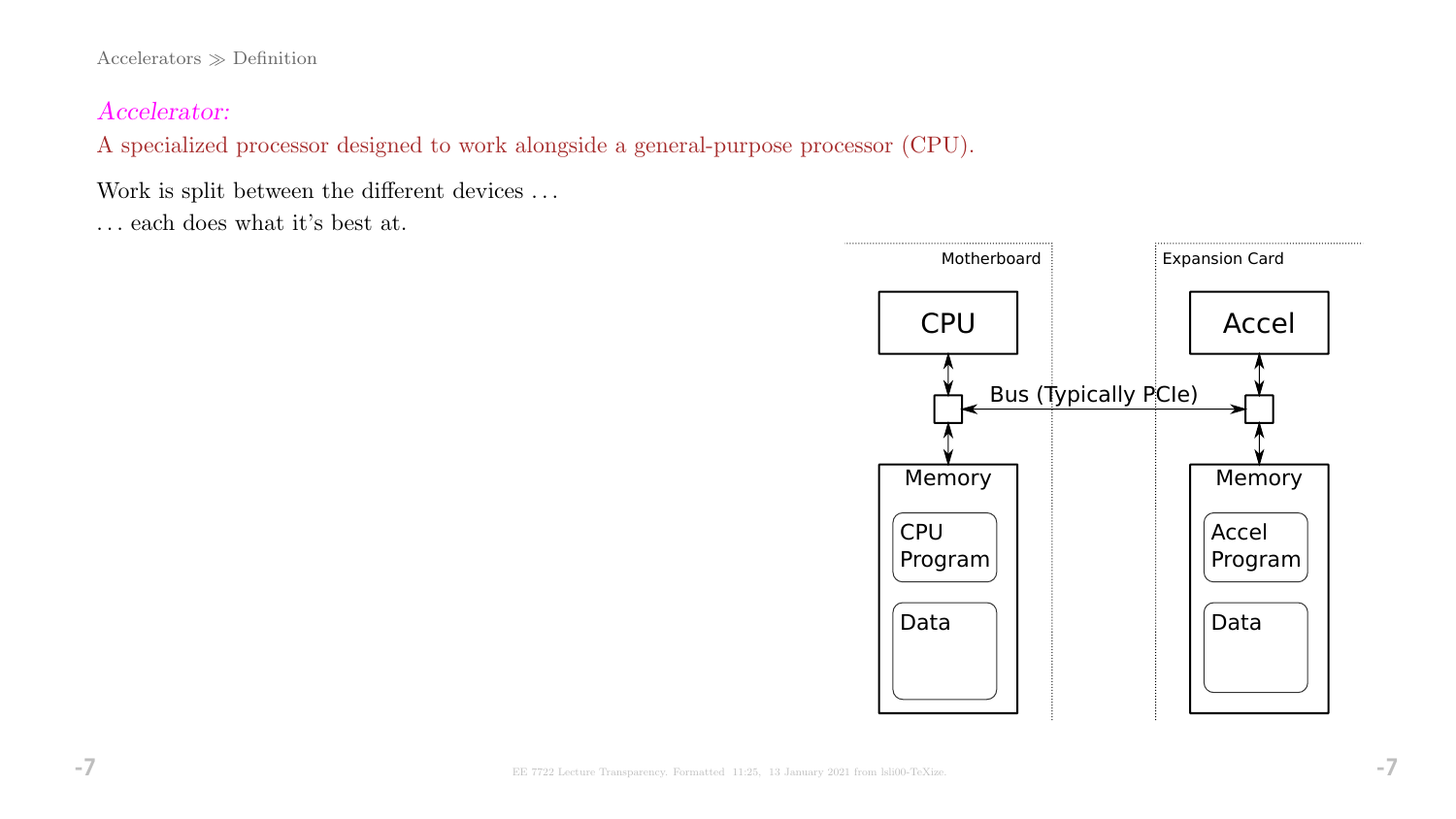Accelerators Accelerator Benefit

#### Accelerator Benefit

Accelerator can execute some code faster than CPU.



Program B is faster on the accelerator . . .

. . . but for Program A the accelerator hurts performance.

For Program B, two CPUs almost as good as one CPU plus one accelerator.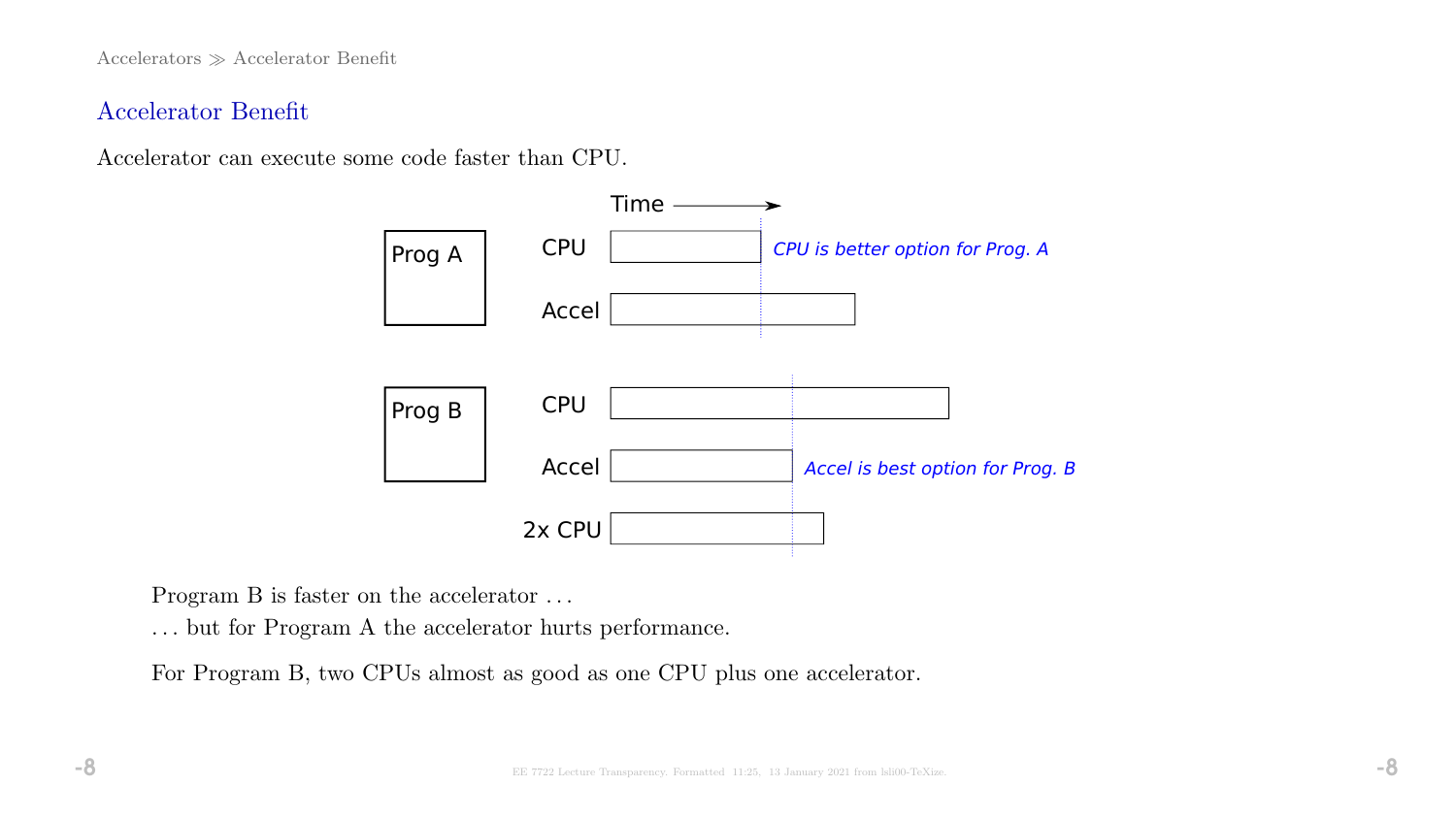$Accepterators \gg Accelerator Programming Challenge$ 

#### Accelerator Programming Challenge

CPUs are more forgiving.

Not paying attention to things may cost a few percent.

GPUs must be programmed with care.

Not paying attention to things can result in much worse performance.

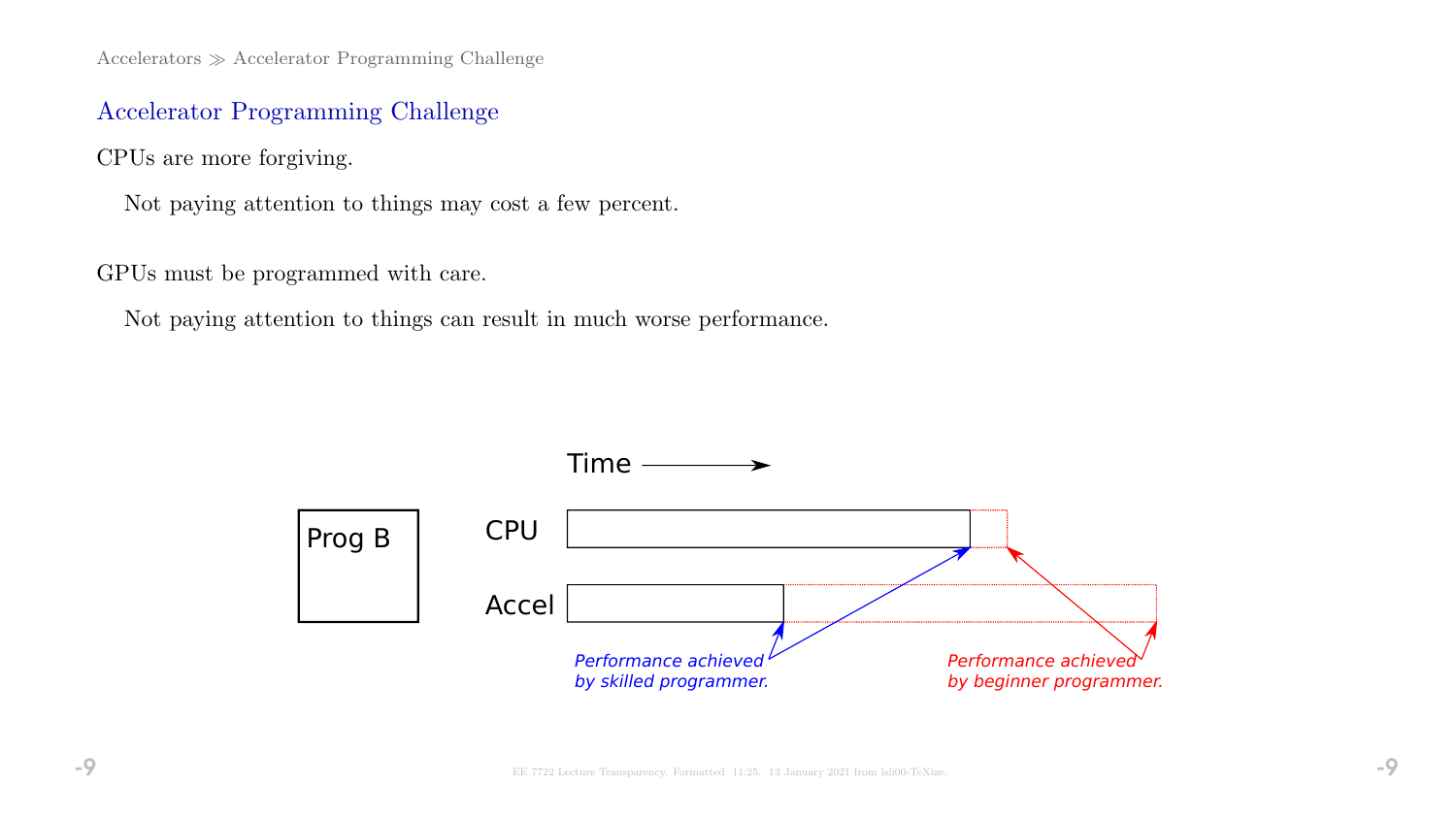$Accepterators \gg Common Accelerator Types$ 

#### Common Accelerator Types

- $\circ$  GPU (Graphics Processing Unit) E.g., NVIDIA Ampere A100
- Many-Core Processor E.g., Intel Xeon Phi
- Large Systolic Array Tensor Processor E.g., Google TPU3
- $\circ$  FPGA Accelerator E.g., Nallatech PCIe-180

Example:

"Our computer was taking four days to compute the 48-hour forecast, so we bought a system with 3 accelerators: an NVIDIA K20c, a Xeon Phi, and a Nallatech board, all of these were given work that would have been performed by the general-purpose CPU, an Intel i7."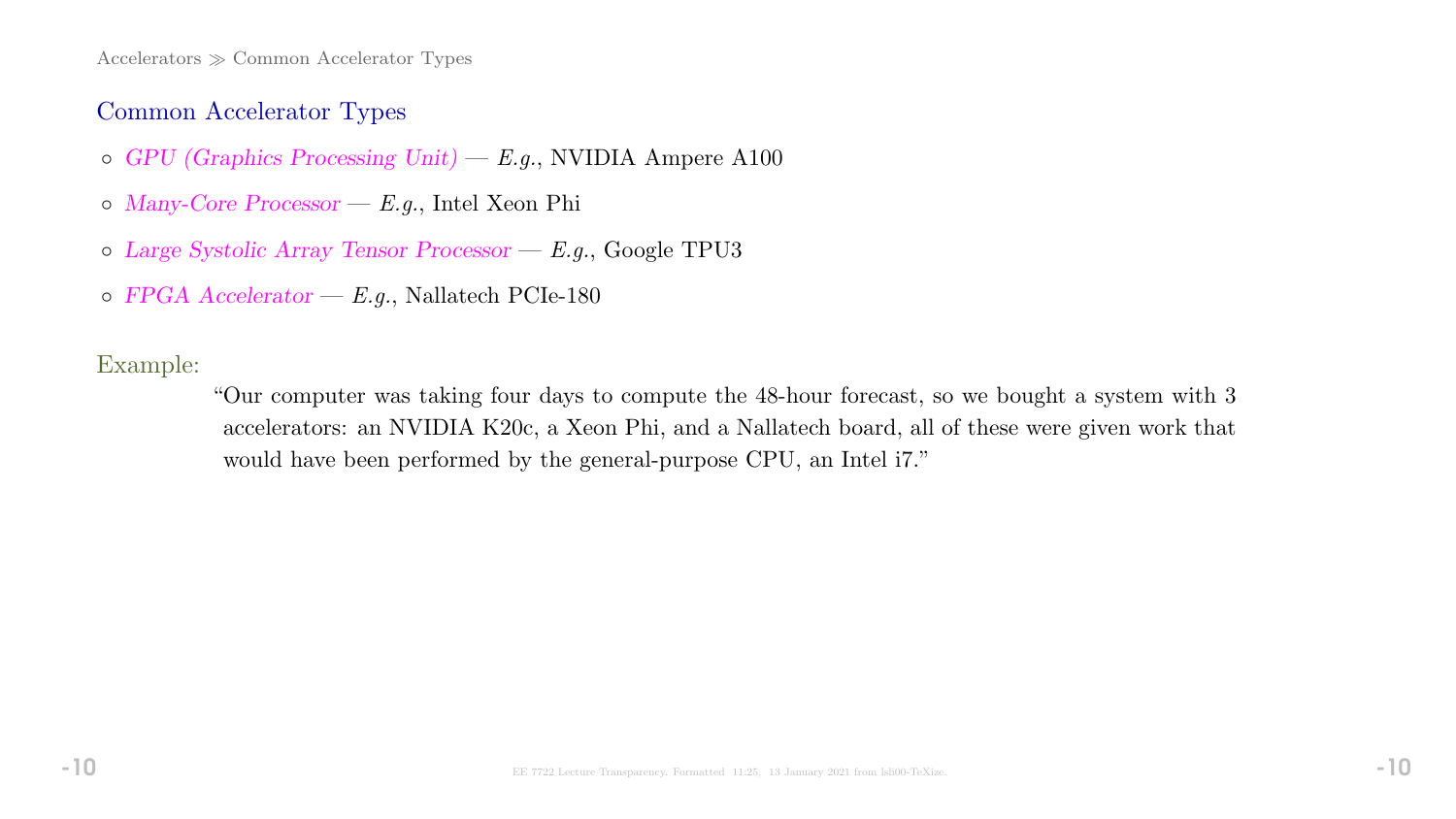Graphics Processing Units  $(GPUs) \gg$  Definition

## GPU (Graphics Processing Unit):

A processor designed to execute a class of programs that includes 3D graphics and scientific computation using a large number of threads.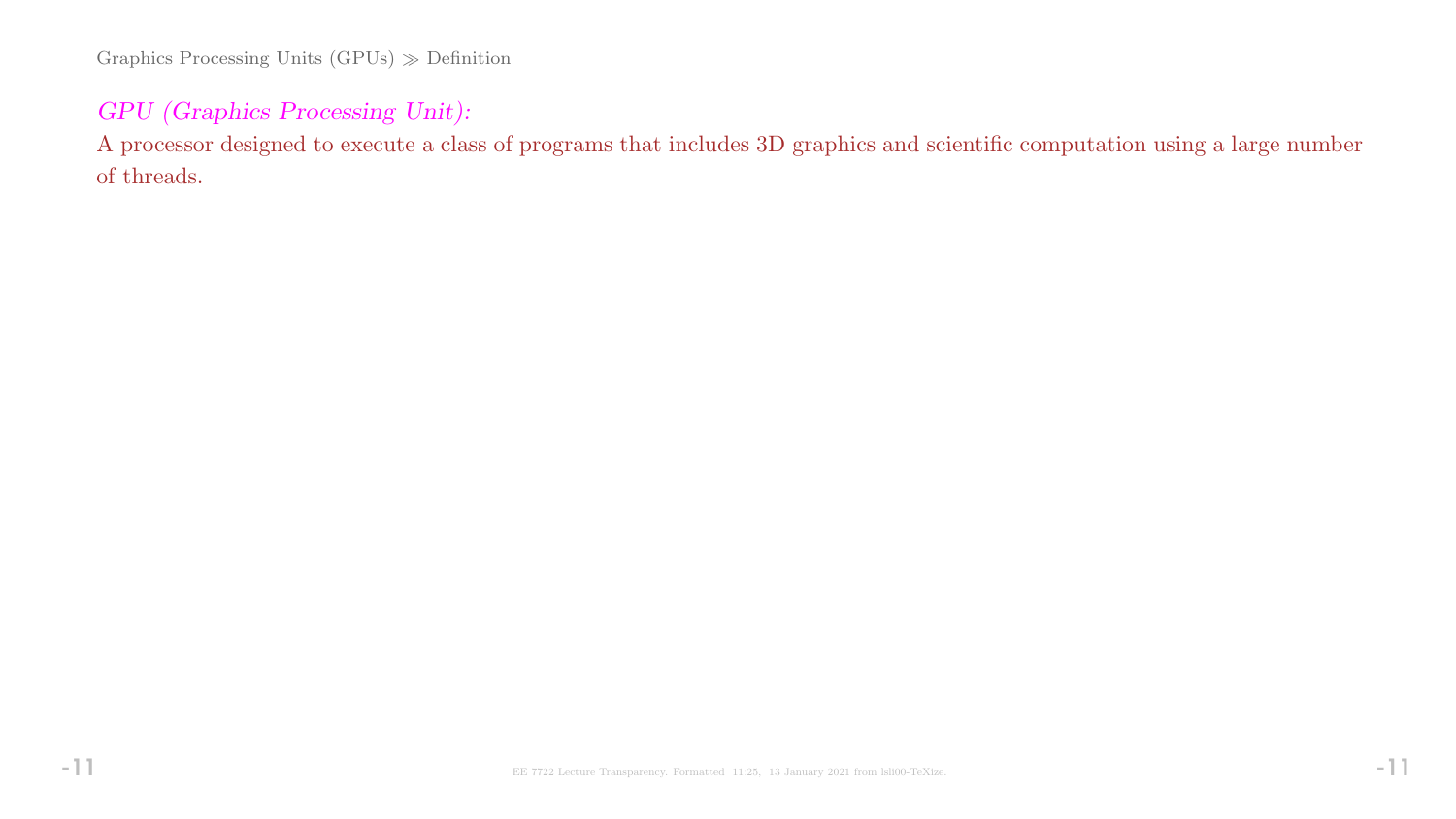Graphics Processing Units  $(GPUs) \gg$  Current Status

#### A Brief History

GPUs originally designed only for 3D graphics.

Large economies of scale made them cheap.

Resourceful scientific users disguised their work as 3D graphics.

GPU makers started supporting scientific and other non-graphical work.

GPU evolved into a second kind of processor, with 3D graphics just one application.

### Current Status

Always used in systems needing 3D graphics, from cell phones to workstations.

Often used for scientific computation . . .

. . . but acceptance has been slow due to difficulty of porting code.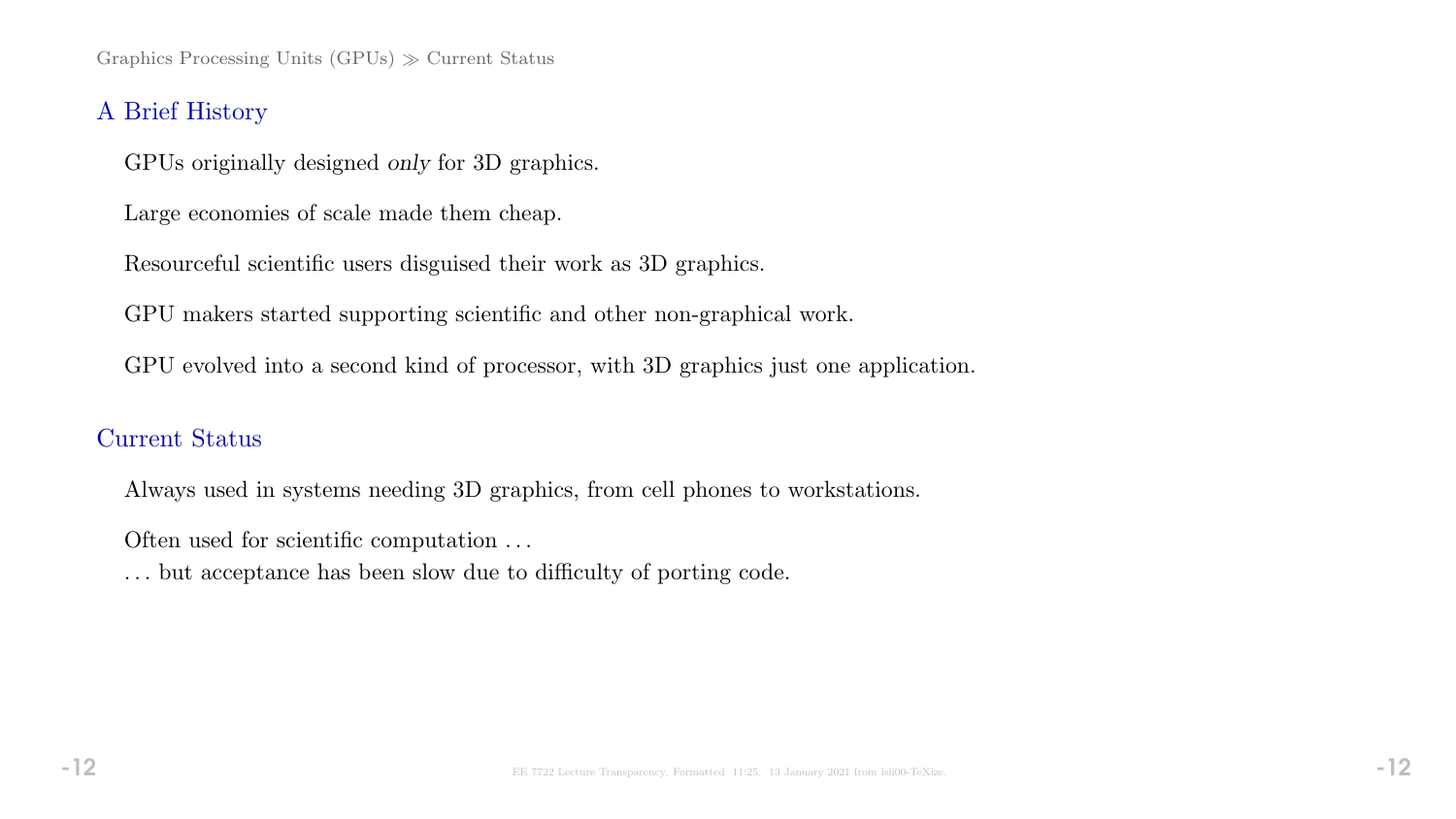Graphics Processing Units  $(GPUs) \gg GPU$  Product Examples

#### GPU Product Examples

- NVIDIA RTX 3080 High-end GPU for home use.
- NVIDIA Ampere A100 High-end GPU for non-graphical computing. . . . . . including half-precision FP support for deep learning applications.
- $\circ$  AMD Radeon R9 High-end GPU for home use.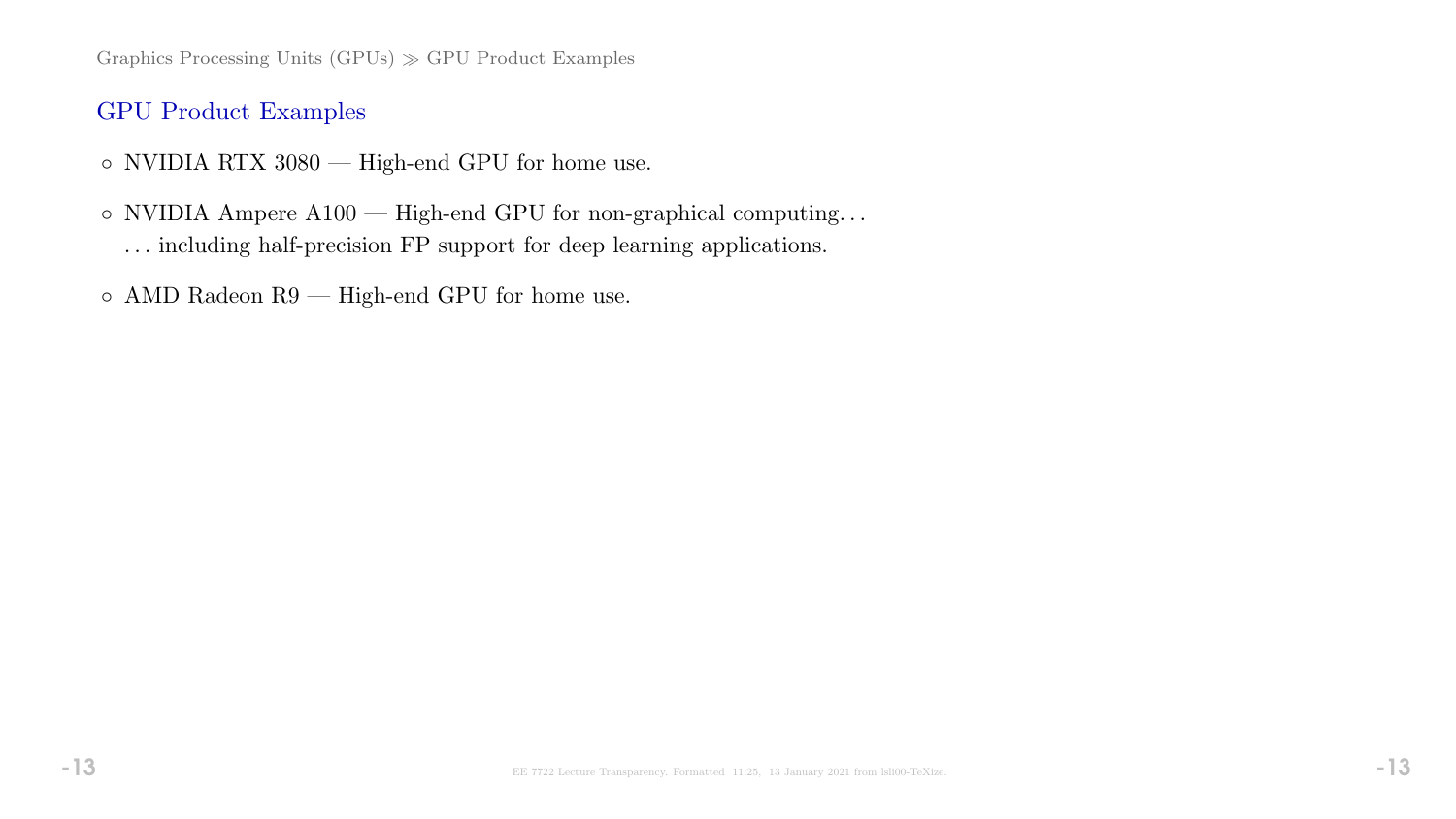Many-Core Processors  $\gg$  Motivation

#### Many-Core Processor:

A processor designed to execute a class of programs that includes 3D graphics and scientific computation using simple cores and wide vector units.

## Motivation

Larger cores...

- ... are expensive (w.r.t. ideal perf.)...
- . . . and slow (w.r.t. ideal perf.)

So, use lots of small cores.

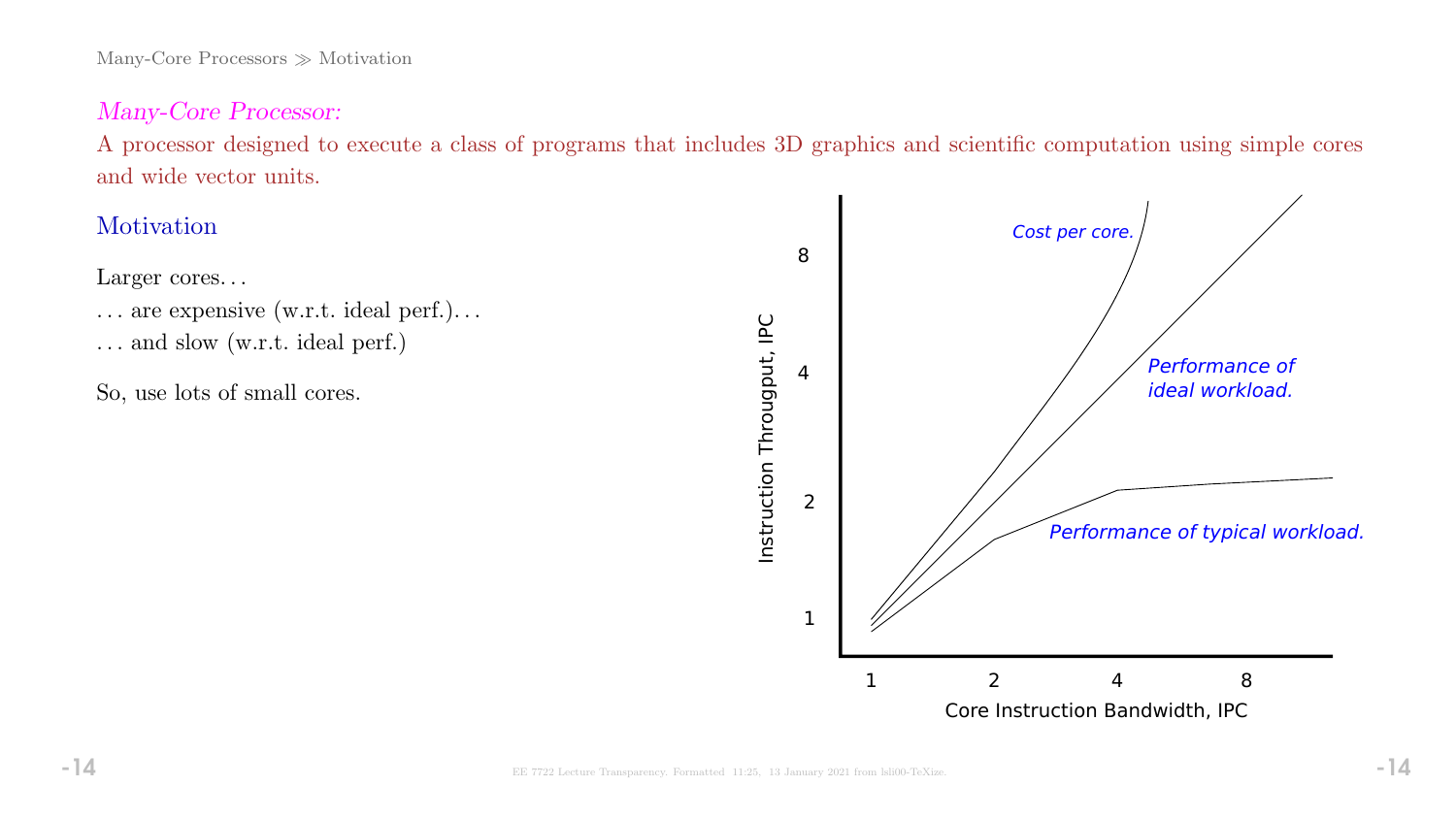Many-Core Processors  $\gg$  Current Status

#### A Brief History of Many-Core Accelerators

Long known that peak performance of small-core chip  $>$  large-core chip of same area... . . . the problem was parallelization.

Many research and one-off designs used chips filled with simple cores.

The inclusion of wide vector units meant few cores would be needed.

Idea used by Intel for a graphics chip, project Larrabbe.

Larrabbe re-targeted at scientific computing, product named Phi.

## Current Status

Major commercial product, Phi, discontinued.

So, it's back to being just a research idea, but one that won't go away.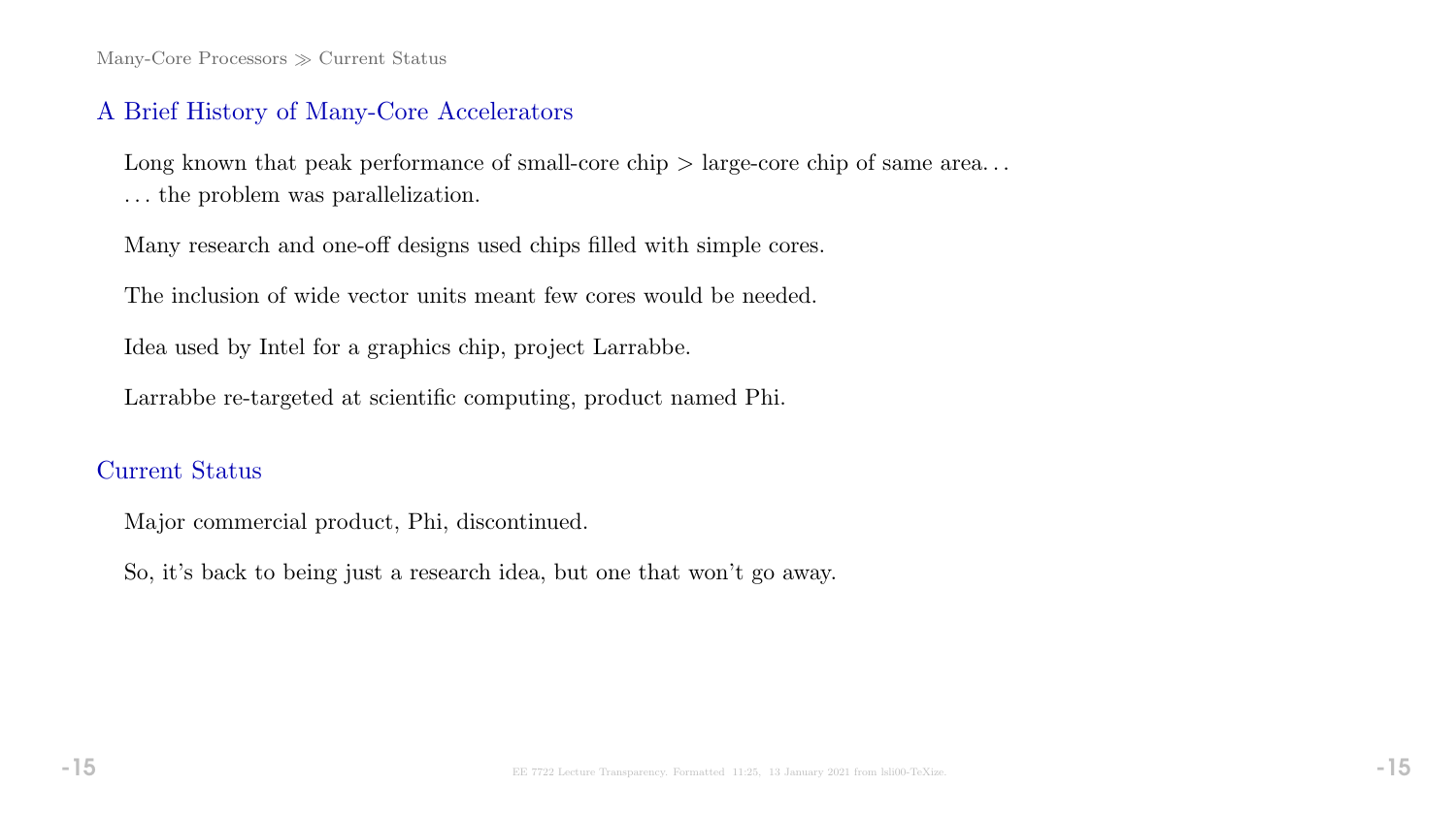Many-Core Processors  $\gg$  Many-Core Processor Examples

## Many-Core Processor Examples

- $\circ$ Intel Xeon Phi For scientific computing. Discontinued.
- $\circ$  Sun T2000 Meant for server workloads.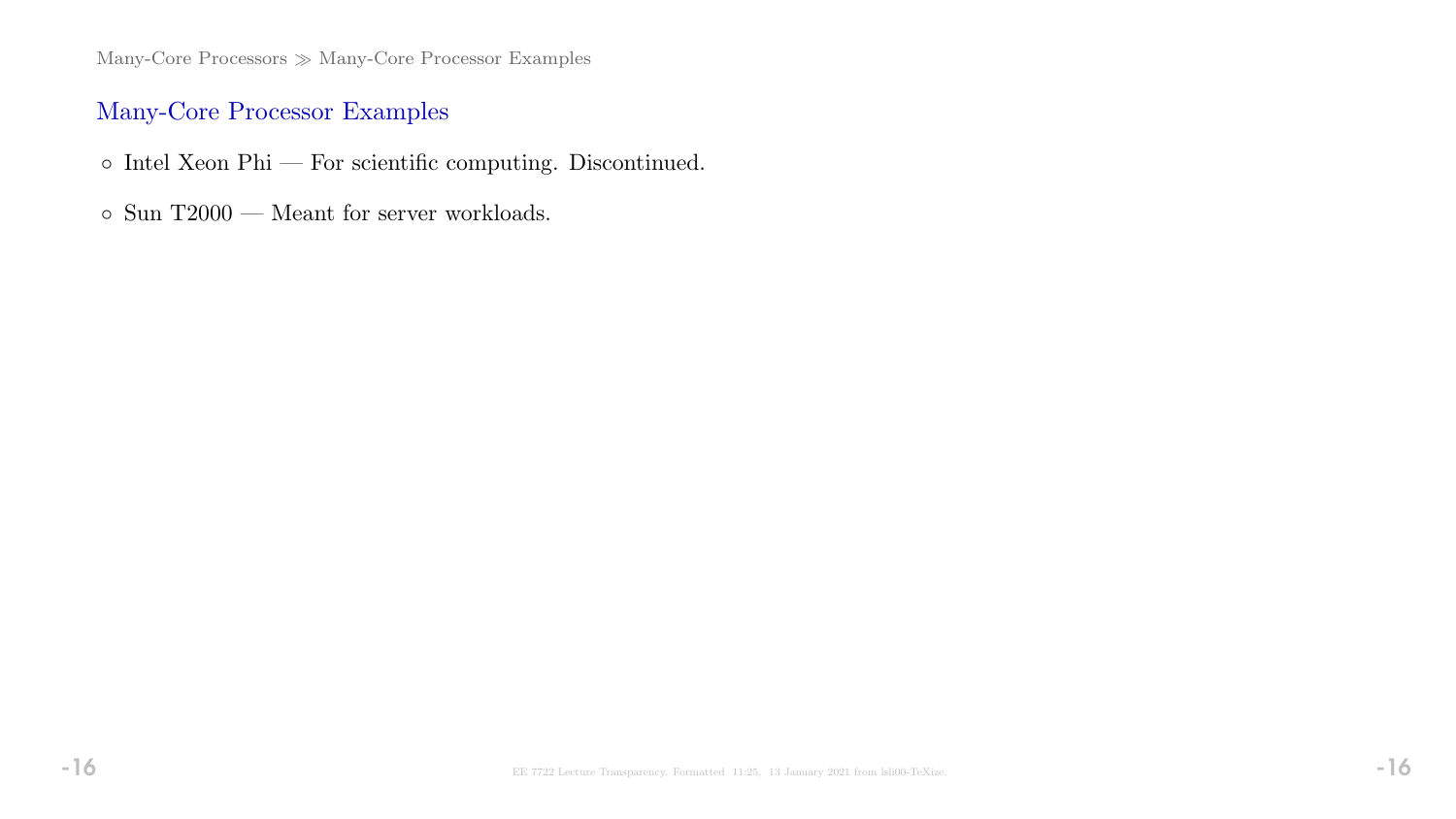## Tensor Processing Unit

#### Tensor:

A linear mapping from one object to another. A common example is an  $m \times n$  matrix, which maps *n*-element column vectors to *m*-element column vectors:  $v = M \times u$ .

For this class, a tensor is a multi-dimensional array.

#### Tensor Processing:

Transforming tensors and applying operations on the resulting tensor.

For the most part tensor processing is a generalization of matrix multiplication:

```
for ( int n=0; n< N; n++ )
for ( int_{m=0}; m< M; m++ )
  for ( int x=0; x\leq X; x++ )
    for ( int y=0; y<Y; y++ )
      for ( int c=0; c < C; c++ )
        for ( int i=0; i<X; i++ )
          for ( int j=0; j<Y; j++ )
            oput[n][m][x][y] += iput[n][c][i][j] * w[m][c][x][y][i][j];
```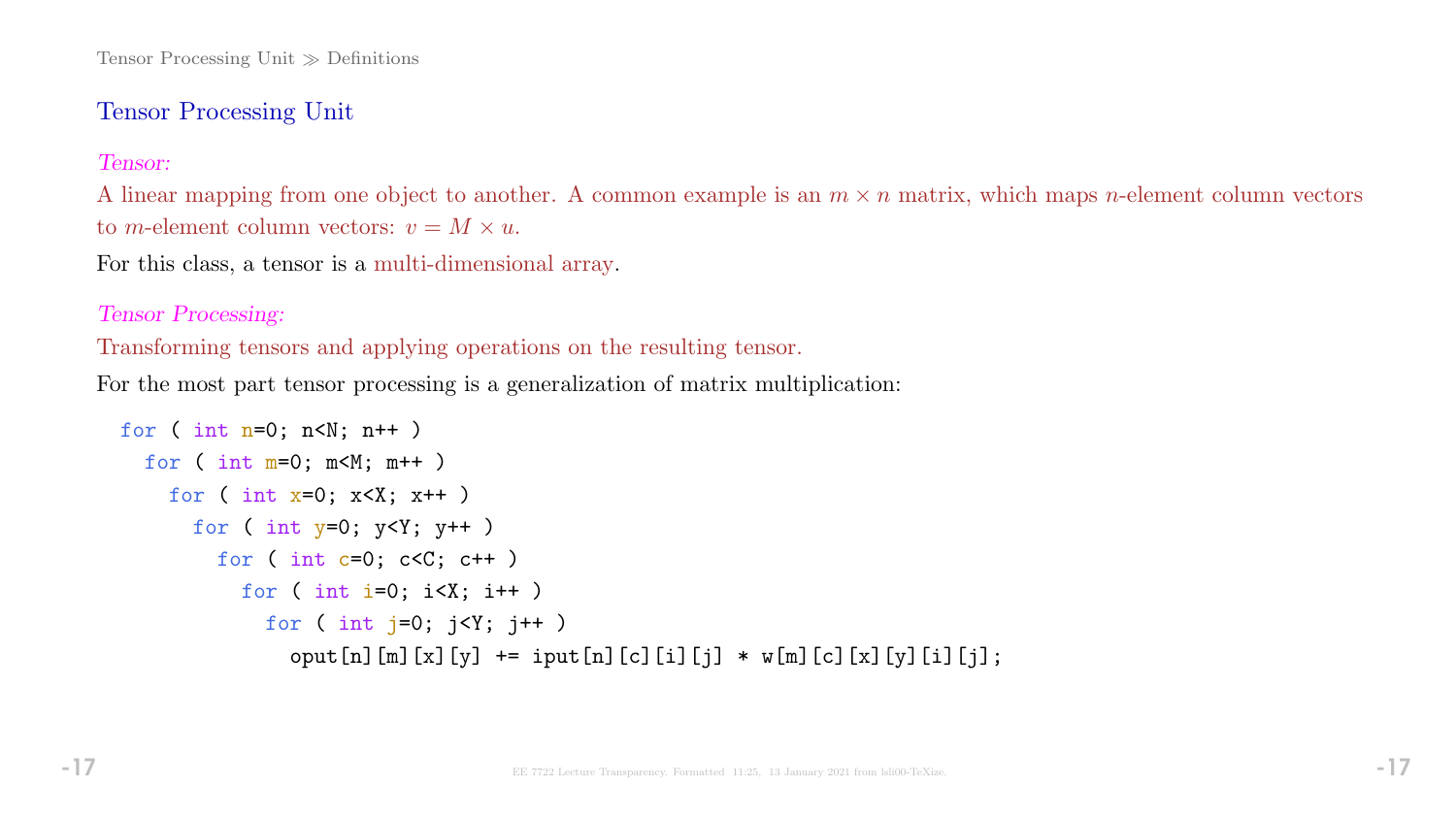Tensor Processing Unit  $\gg$  Definitions

Tensor Processing Unit: Hardware that can efficiently perform tensor processing

The term is used to describe:

Specialized, large systolic-array accelerators, including Google's TPUs.

Sometimes it can refer to a functional unit . . .

. . . in a processor designed for more than tensor processing.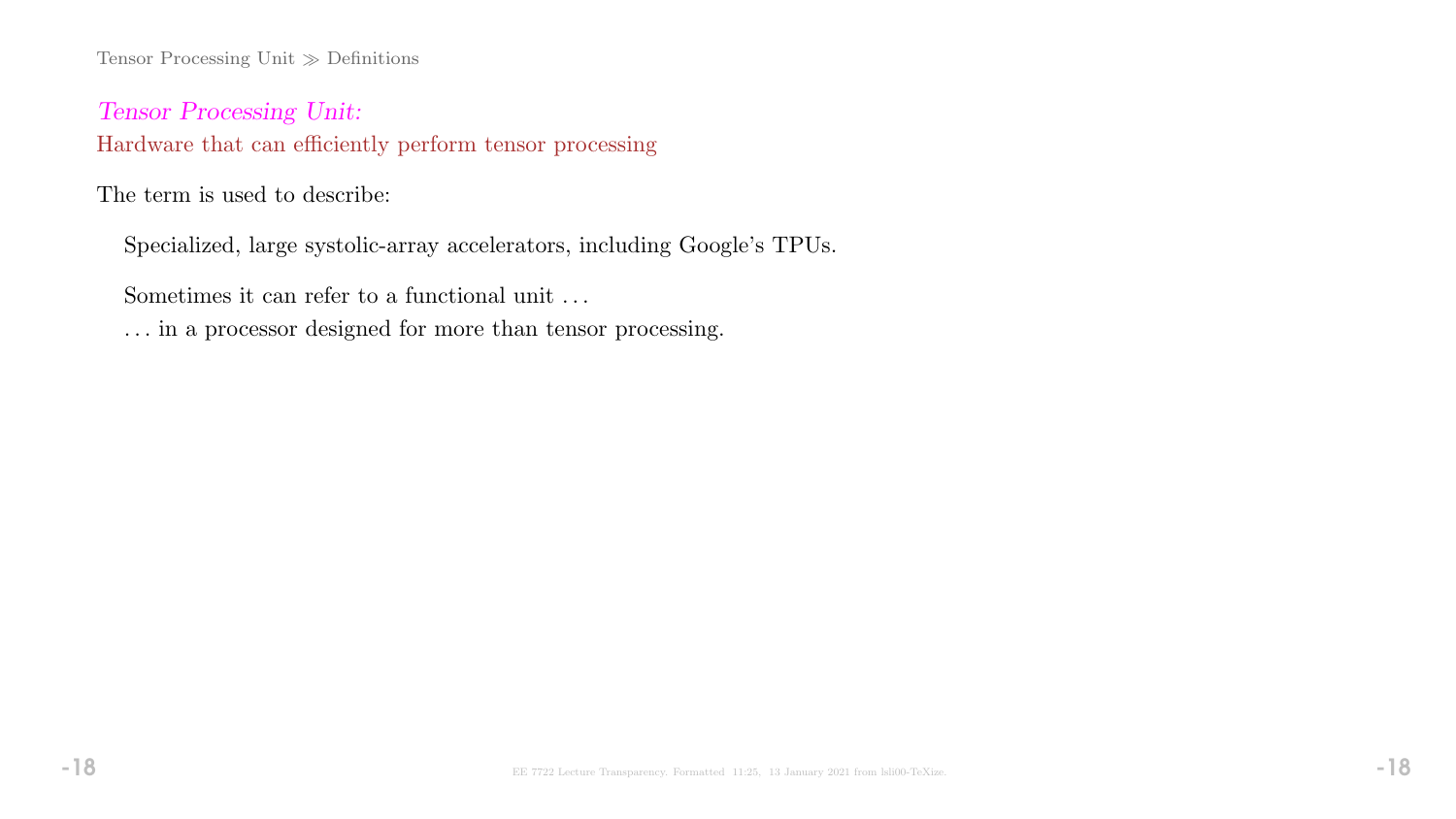Tensor Processing Unit  $\gg$  TPU Motivation

#### TPU Motivation

Can use lower-precision arithmetic.

Data use and re-use patterns.

High concentration of multiply/add (accumulate) operations ...

. . . forming matrix/matrix multiply or matrix \* matrix convolution.

TPUs provide direct between functional units for these operation patterns . . . . . . reducing the number of register write and read operations.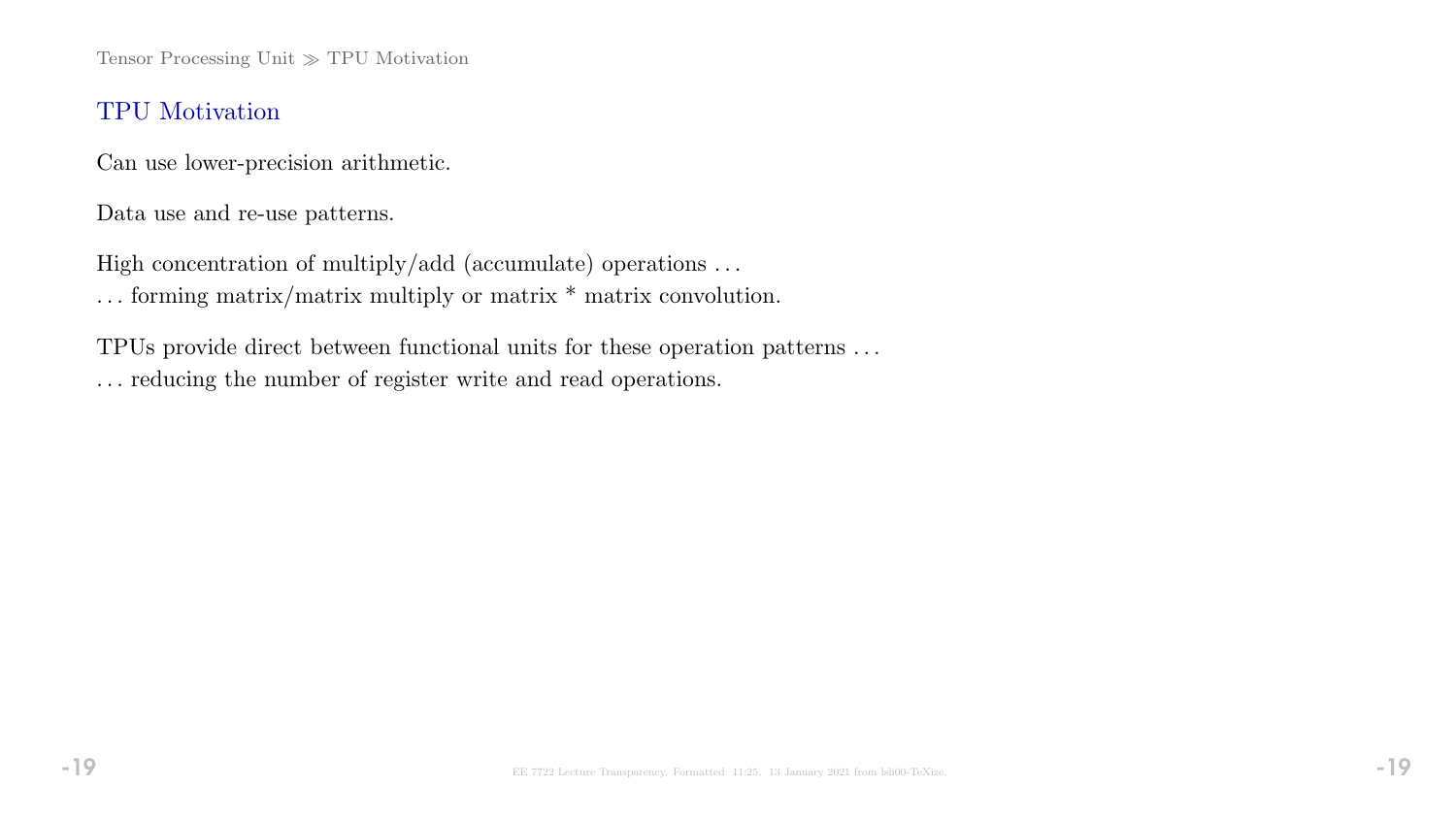Tensor Processing Unit $\gg$  TPU Examples

## TPU Examples

Google TPUs.

A highly specialized accelerators.

Accessible via Google Cloud.

NVIDIA Tensor Cores

Part of recent NVIDIA GPUs, starting with Volta/Turing.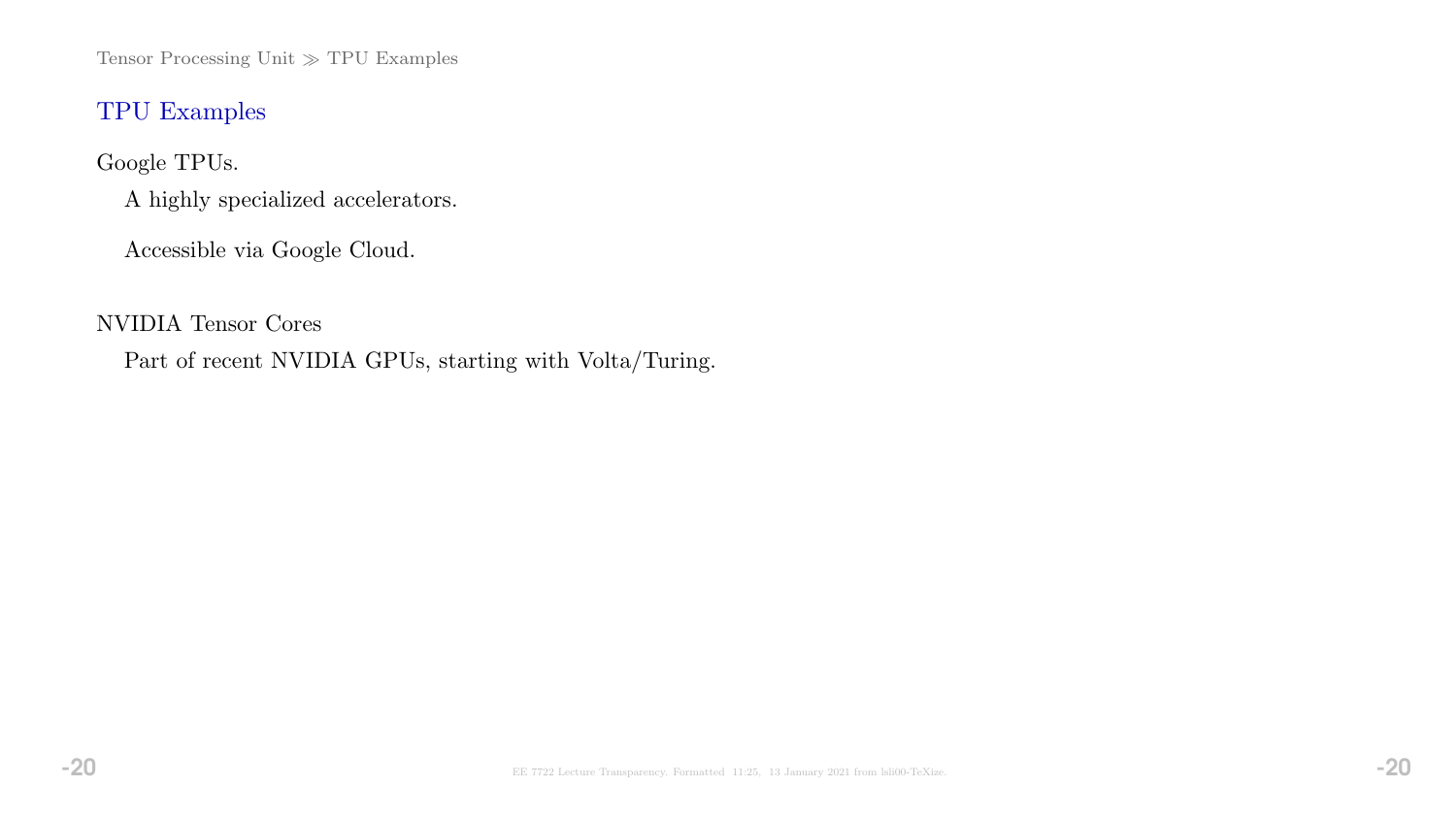Field-Programmable Gate Array (FPGA) Accelerators  $\gg$  FPGAs (in general)  $\gg$  Definition

## FPGA (Field-Programmable Gate Array):

A chip that can be programmed to mimic a specific piece of digital hardware.

Suppose you have a design for a digital circuit.

You can fabricate an *ASIC* version ...

 $\ldots$  and wait months for delivery  $\ldots$ 

. . . and pay \$100k for the first chip, and pennies for the second, etc.

Or you can download the design into an FPGA. . .

. . . and have your part in seconds . . .

. . . and pay a few dollars for the first chip, and for the second, etc.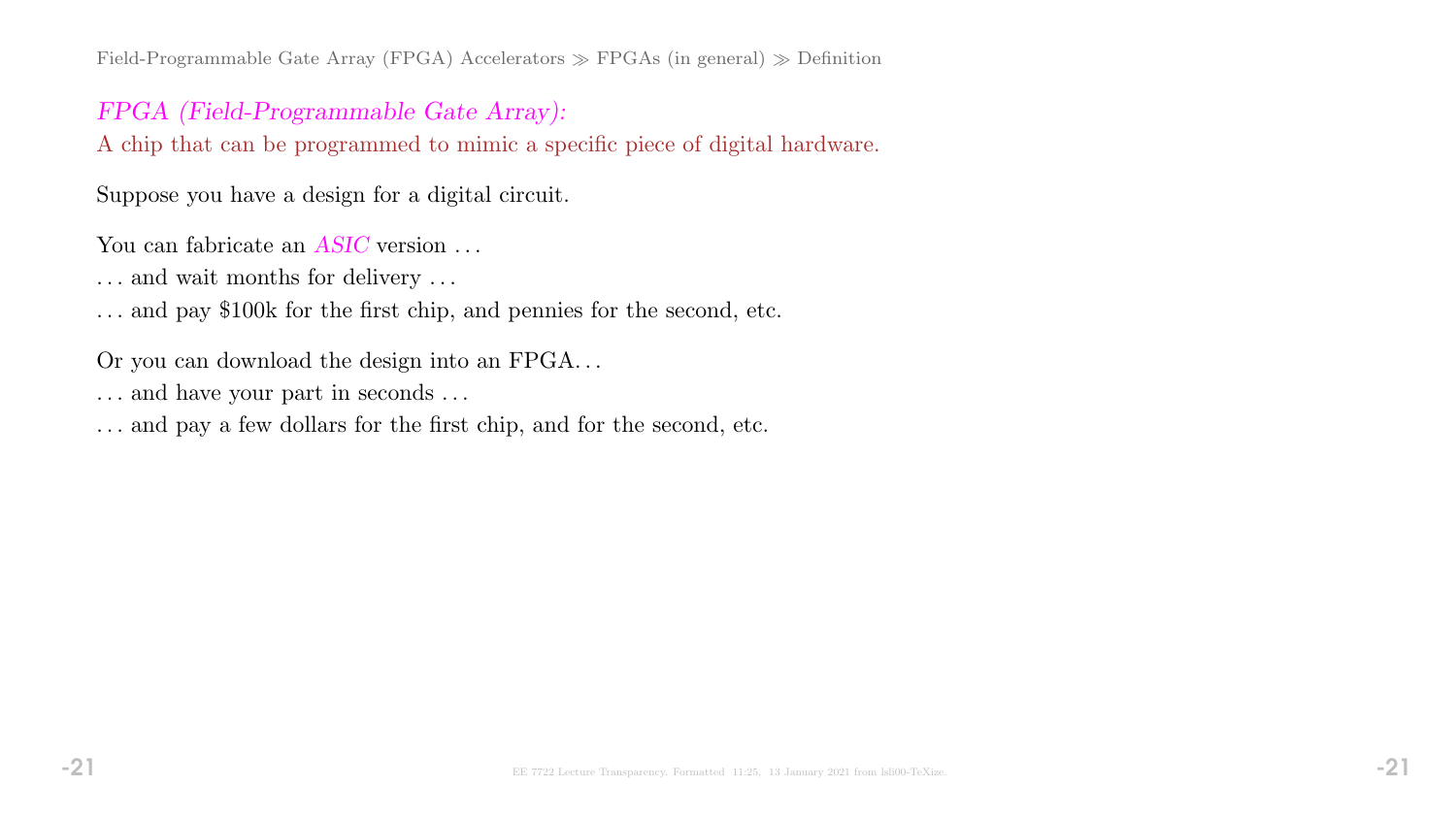# ASICs v. FPGAs

ASICs used when:

- A large number of chips are needed.
- The design is not expected to change over the product lifetime.
- The highest performance is needed.
- The design is very large.

Examples: cell phone signal processor, Bitcoin mining rig.

## FPGAs used when:

- The design may change frequently or require updates.
- A part is needed quickly, perhaps as a prototype.

Example: WiFi router.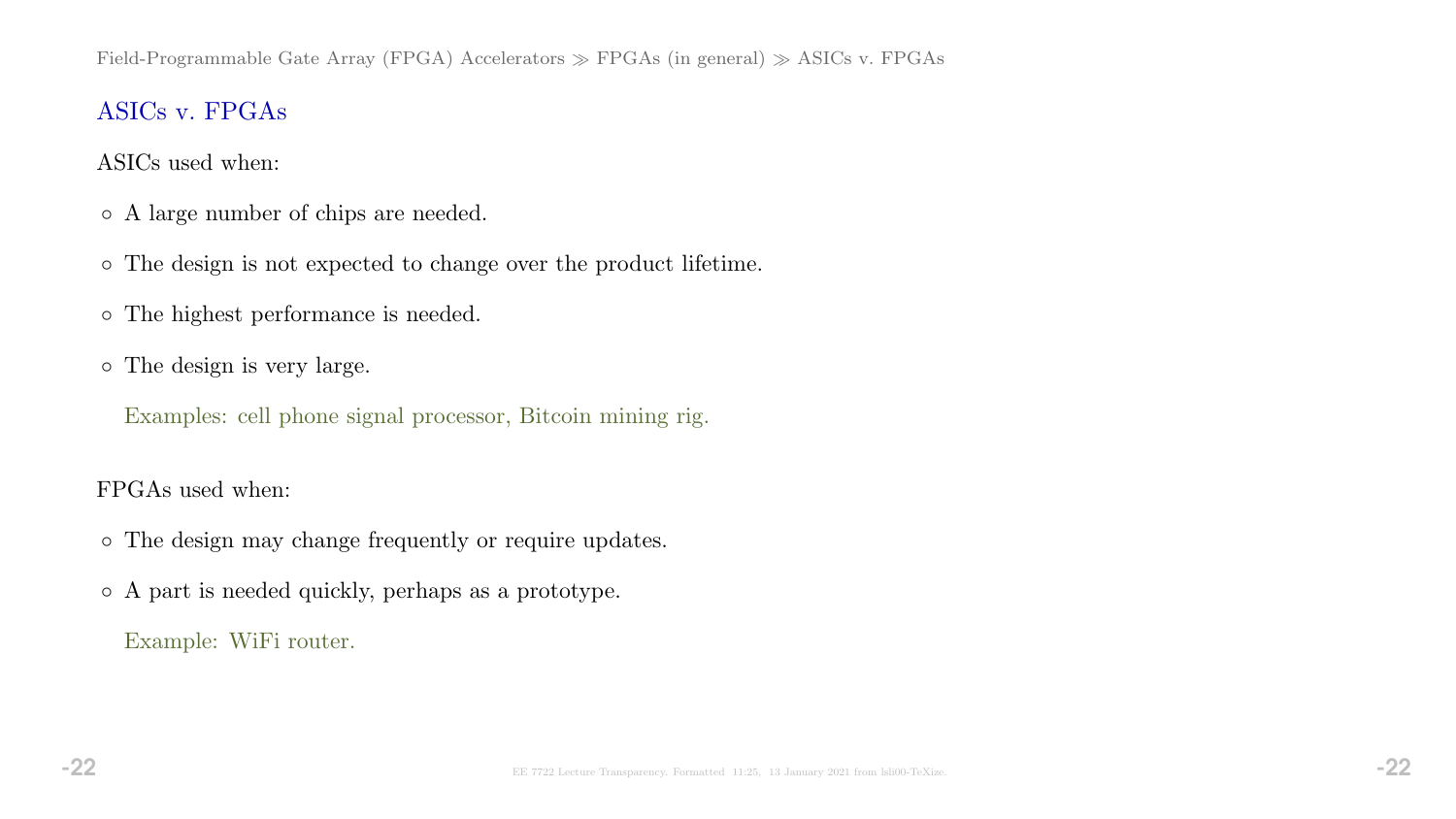Field-Programmable Gate Array (FPGA) Accelerators  $\gg$  Using an FPGA Accelerator

#### FPGA Accelerator:

An accelerator which creates custom hardware, at the time a program is run, which should execute parts of the code more efficiently than any general-purpose device.

#### Using an FPGA Accelerator

Programming an FPGA accelerator can be more like hardware design.

Methods to simplify programming are still in the research stage.

They work best for specialized applications . . .

. . . rather than as an accelerator in a general-use facility.

Few high-performance computing facilities have FPGA accelerators.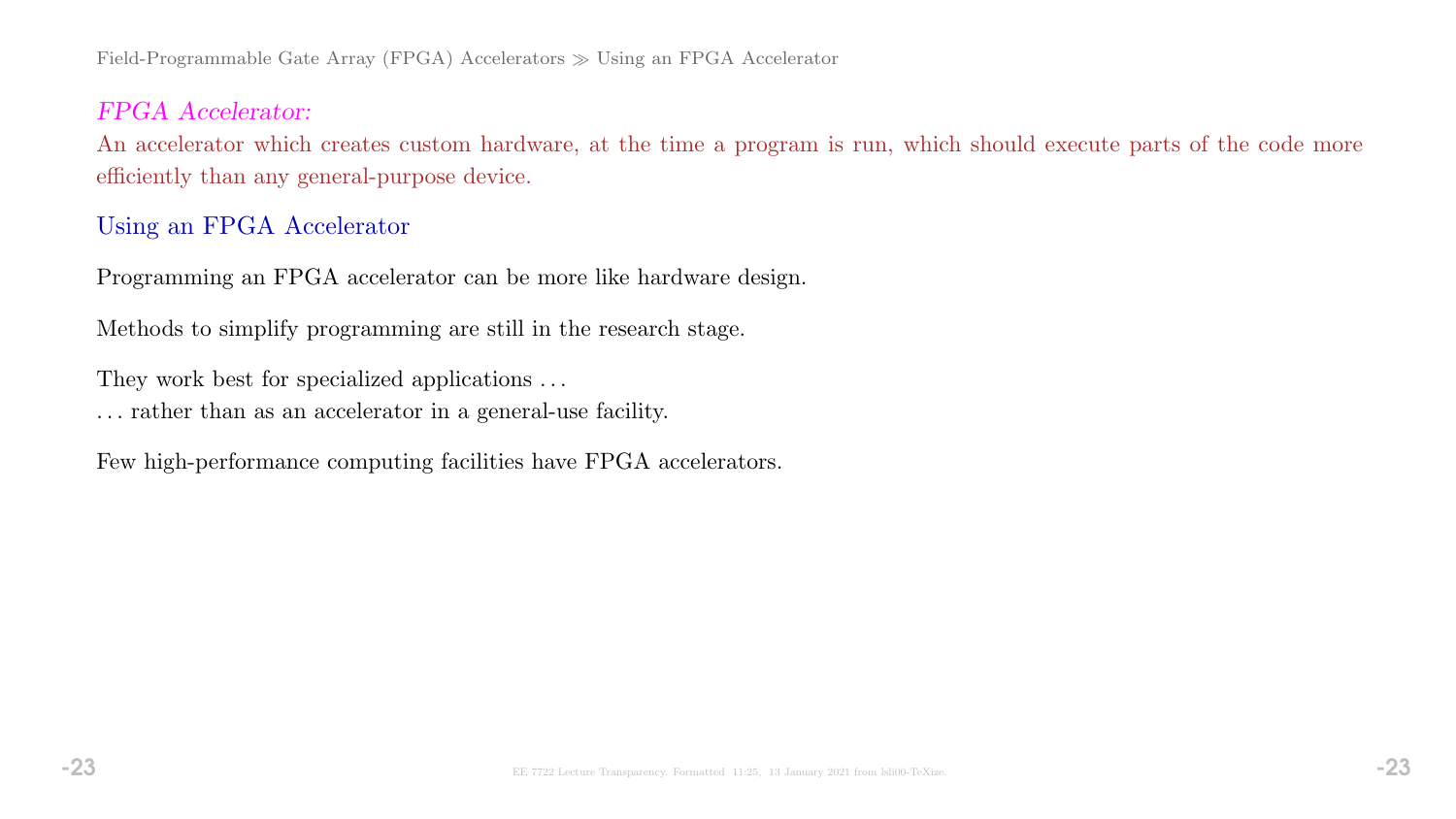## Accelerators and this Course

#### GPU Accelerators

These will be covered because of their relative maturity and success.

Tensor Processing / Machine Learning Accelerators

These will be covered because of current interest and rapid advancement.

#### FPGA Accelerators

Not covered because they are very different than GPUs and many-cores . . . . . . and because so far they are used in much more specialized settings.

Those interested in FPGA acceleration might look for high-level synthesis courses here.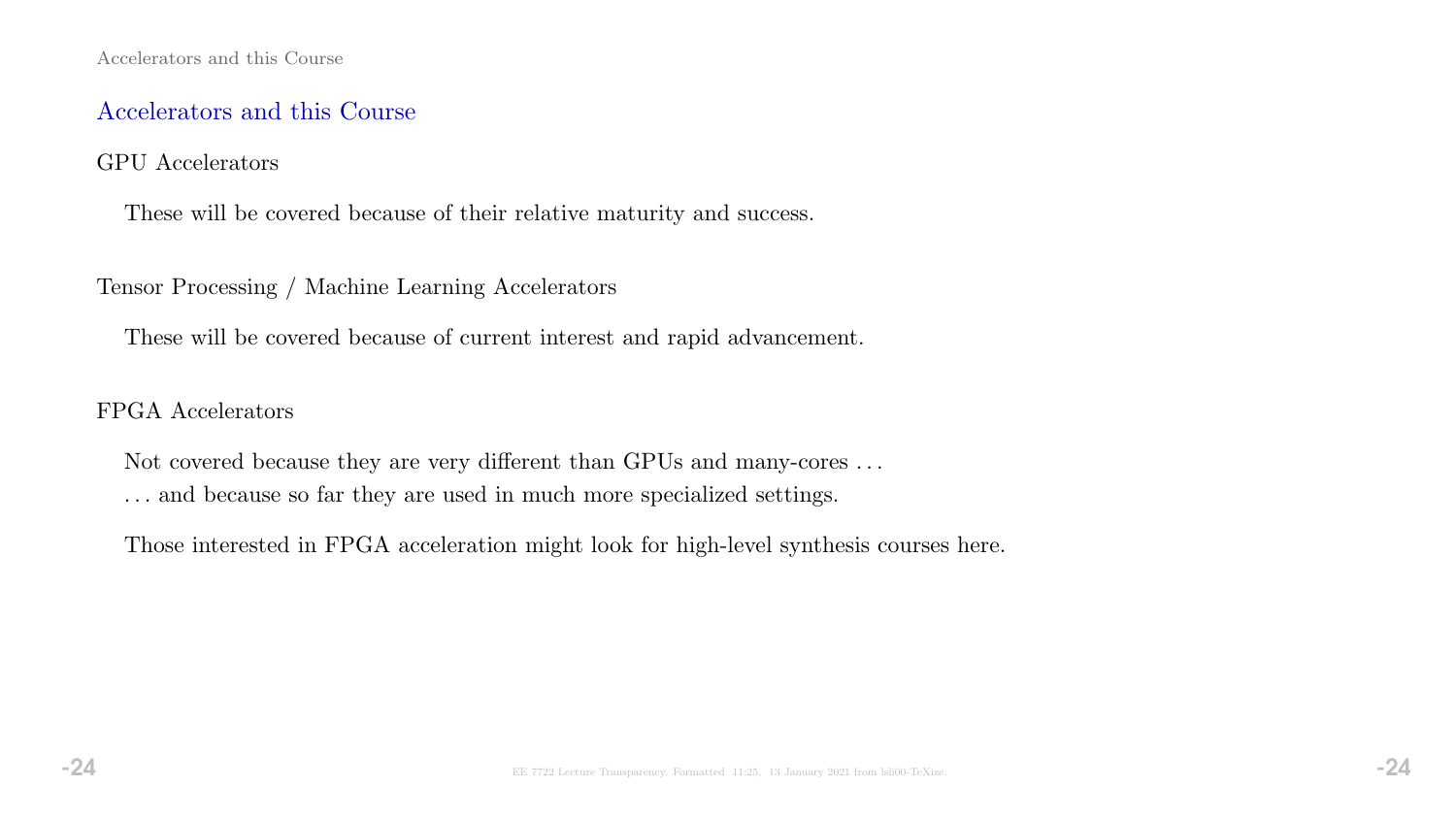GPU, CPU Raw Performance Numbers

#### GPU, CPU Raw Performance Numbers

GPU: NVIDIA K20x (2012) SP FP, 3950 GFLOPS; DP FP, 1310 GFLOPS; Off-Chip Bandwidth 250 GB/s

GPU: NVIDIA P100 (2016) SP FP, 4761 GFLOPS; DP FP, 2381 GFLOPS; Off-Chip Bandwidth 549 GB/s

GPU: NVIDIA V100 (2018)

SP FP, 7066 GFLOPS; DP FP, 3533 GFLOPS; Off-Chip Bandwidth 898 GB/s

Many Core: Xeon Phi 7120 P SP FP, 2416 GFLOPS; DP FP 1208 GFLOPS, Off-Chip Bandwidth 352 GB/s

CPU: Intel Xeon E7-8870. (2011) (Ten cores, 2.4 GHz, 128b vector insn.) SP FP, 96 GFLOPS; DP FP 48 GFLOPS, Off-Chip Bandwidth ? GB/s

CPU: Intel Xeon W-2195. (2017) (18 cores, 2.3 GHz, 512b vector insn.) SP FP, 1325 GFLOPS; DP FP 662 GFLOPS, Off-Chip Bandwidth 85.3 GB/s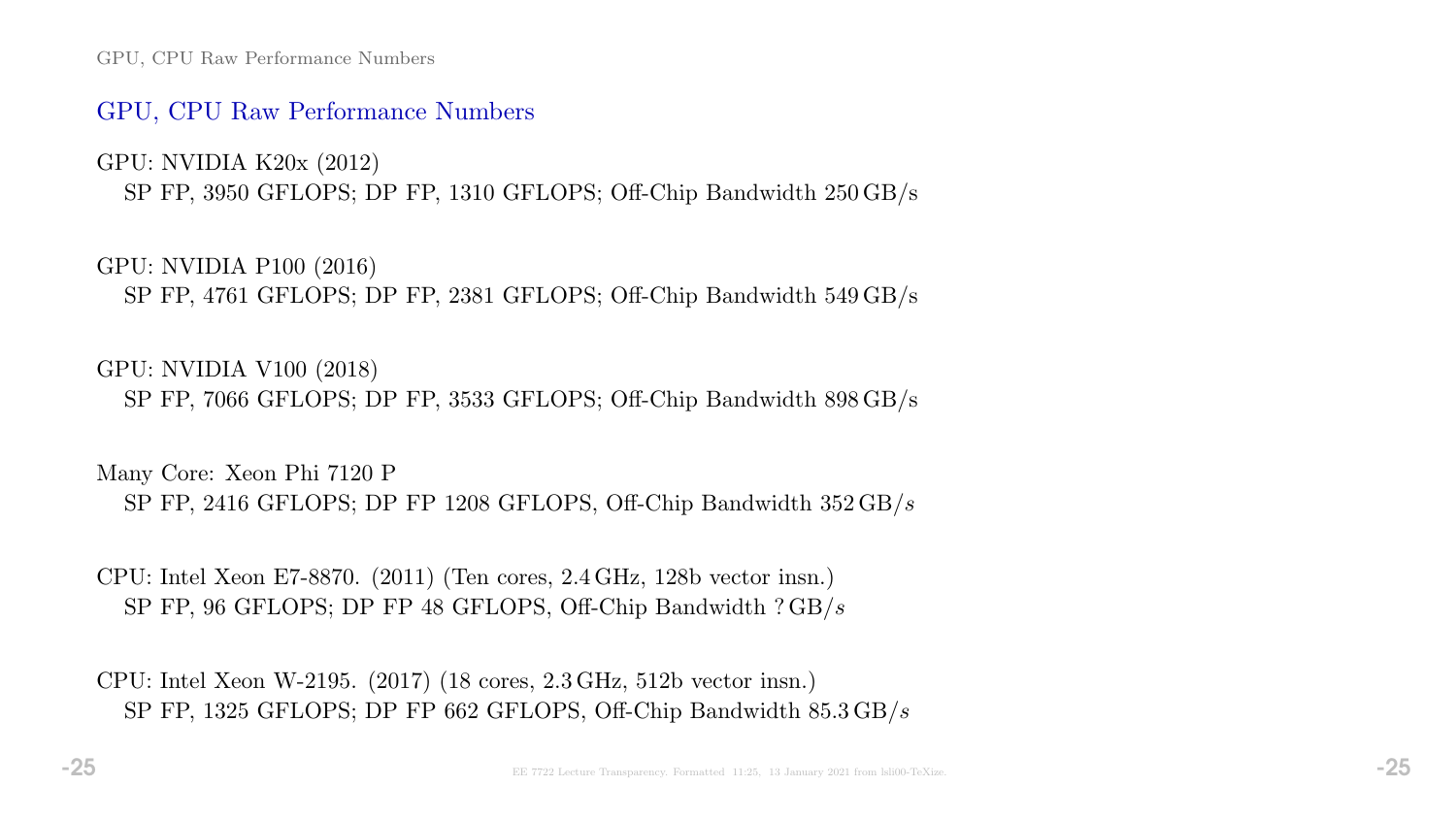#### GPU v. CPU  $\gg$  Some Differences

## GPU v. CPU

GPU can execute floating-point operations at a higher rate . . .

. . . because it has more floating point units.

GPU can read and write memory at a higher rate.

CPUs are easier to program.

CPUs can run certain programs faster.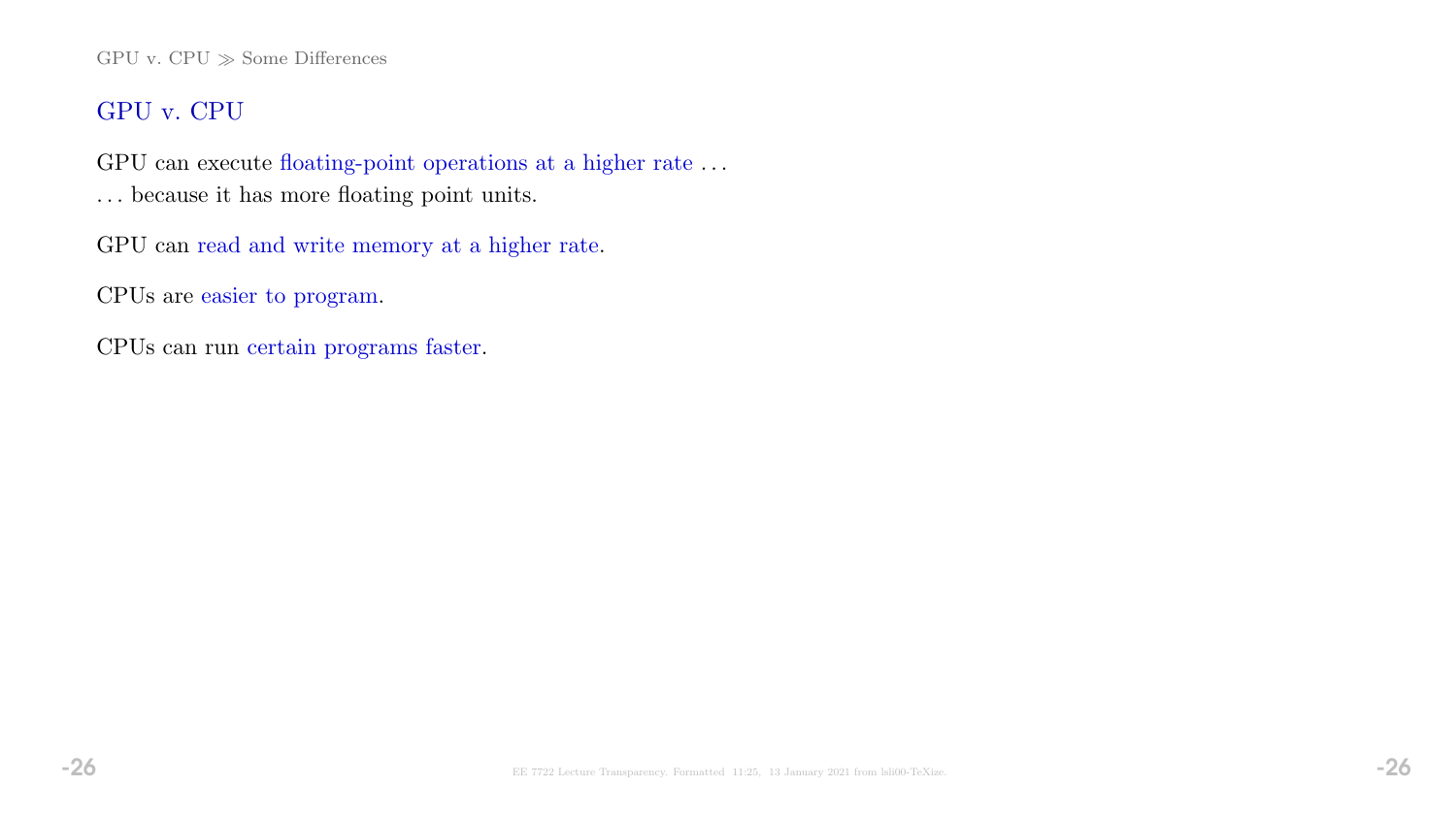GPU v. CPU  $\gg$  CPU/GPU Similarities

## CPU/GPU Similarities

Both run programs.

Machine languages are similar.

Both have instructions for integer and FP operations.

High-end chips are roughly same area, and draw same power.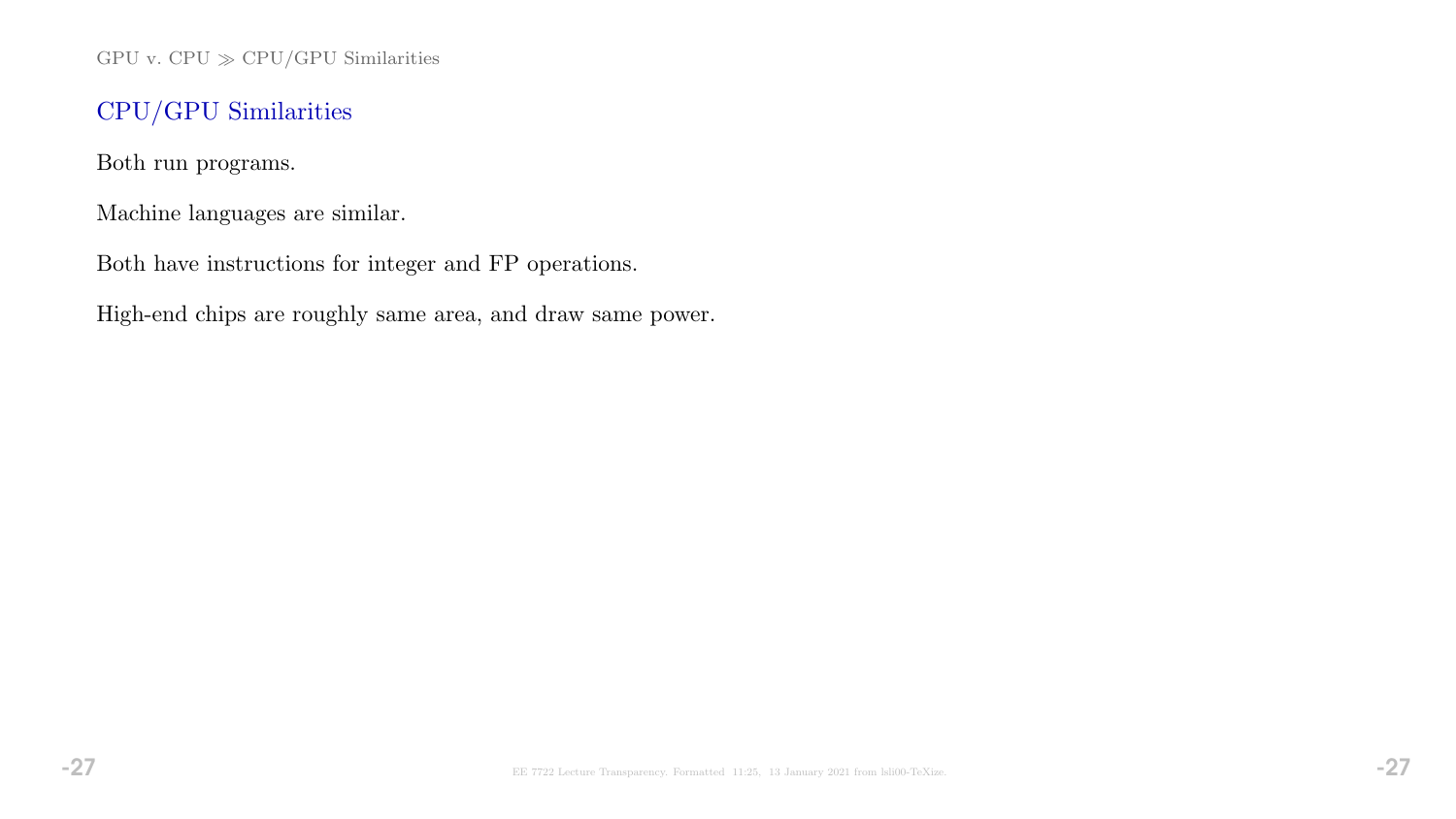$GPU$  v.  $CPU \gg GPU$  Programmability Differences

#### GPU Incidental (and diminishing) Differences

Special hardware for texture fetch and filtering operations.

Special hardware for interpolation.

Trend is less specialized hardware.

#### GPU Important Performance Spec Differences

GPUs can do more FP operations per second.

GPUs can transfer more data per second.

### GPU Programmability Differences

Extensive tuning required to achieve performance.

GPUs perform poorly on certain problems, regardless of tuning.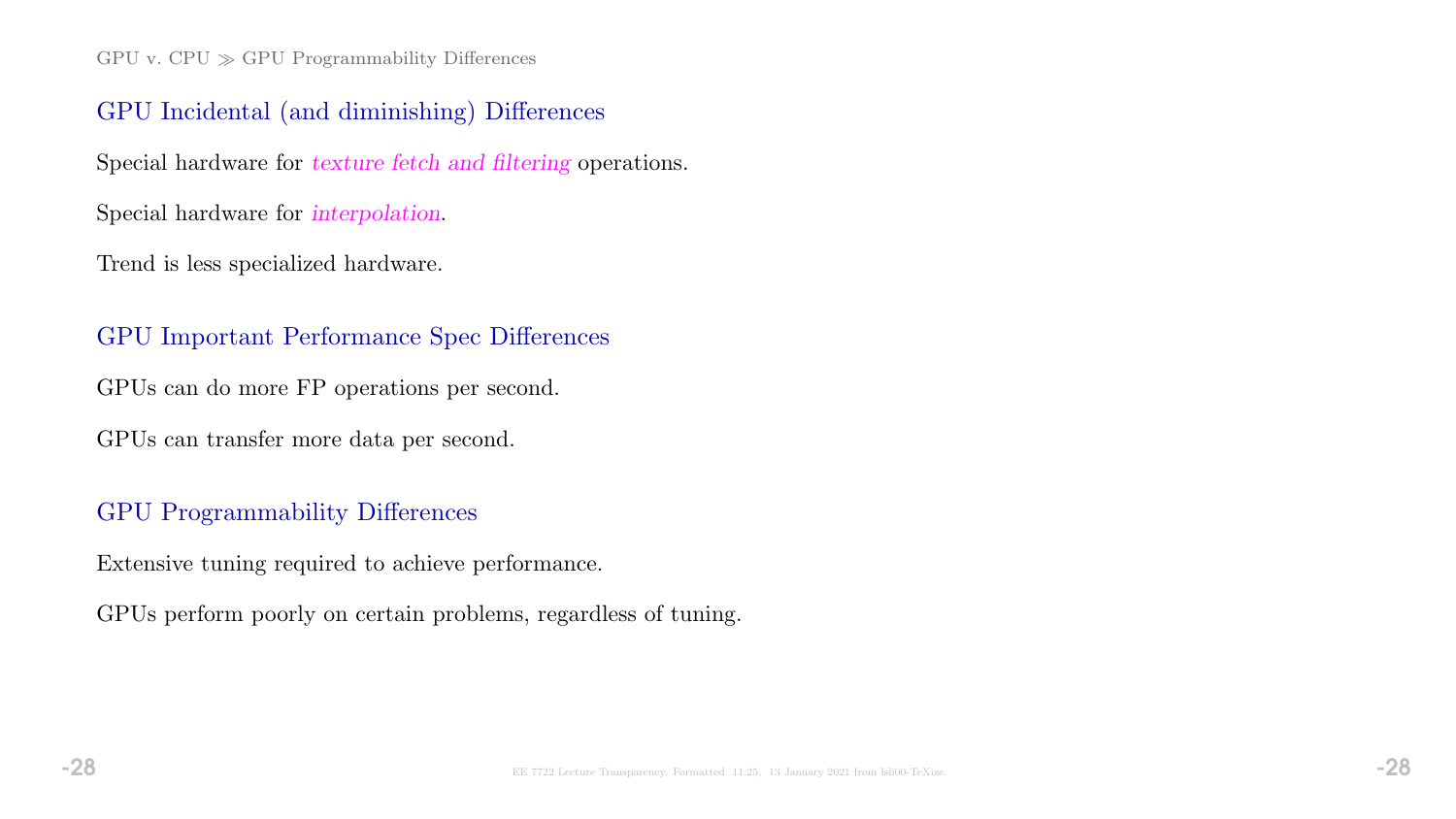## GPUs succeeded where many failed: Establishing a new computer architecture.

CPUs today share similar architecture.

Very good example of a one-size-fits-all device . . . . . . same chip in business, scientific computation, server, etc.

Exceptions are minor: embedded.

In the past specialized architectures could be successful.

Cray supercomputers.

But in most cases, different or specialized architectures failed:

Database machines.

LISP machines.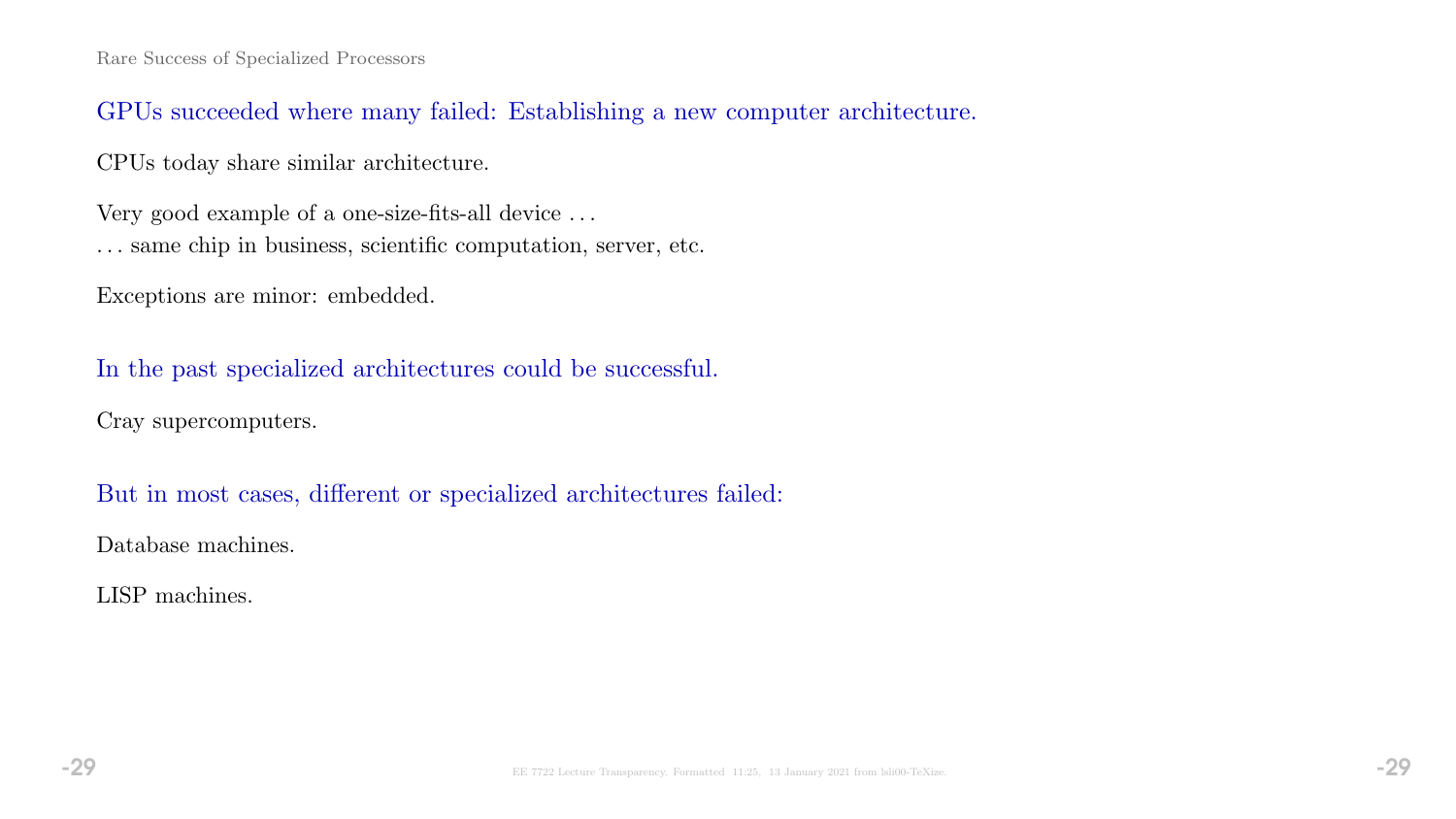Rare Success of Specialized Processors

# Specialized architectures failed because:

They were not that much faster.

Were very expensive to develop.

Market was small and so engineering big part of cost.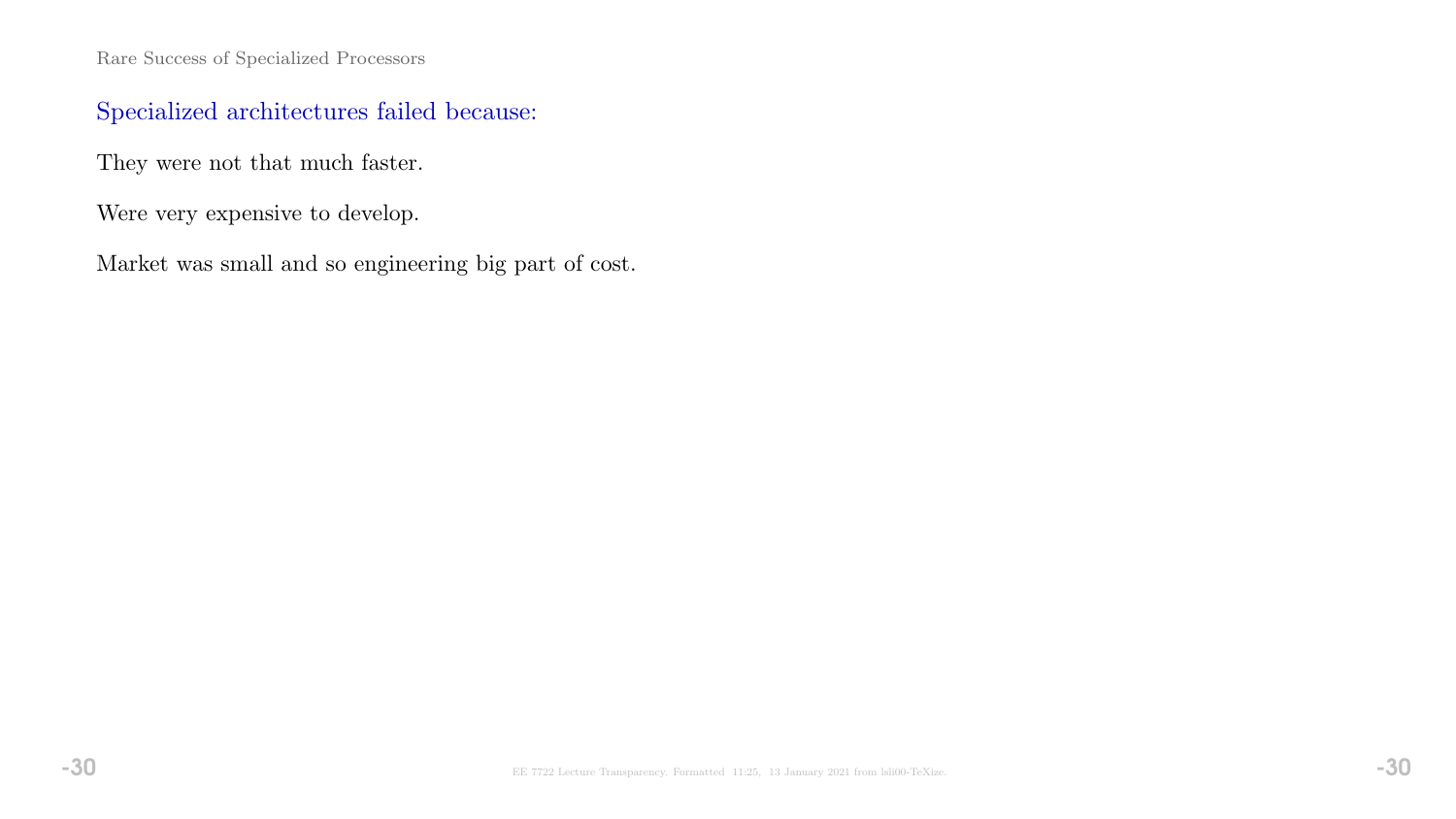But two specialized architectures have succeeded: GPUs and TPUs. GPUs: First, their birth.

3D computer graphics is compute intensive. (Think frame rate.) Need.

# Graphics computation is well structured.

Facilitates development of specialized processor.

Amount of code relatively small.

Can be isolated in libraries.

Large market: Home computers, game consoles.

Can amortize development costs.